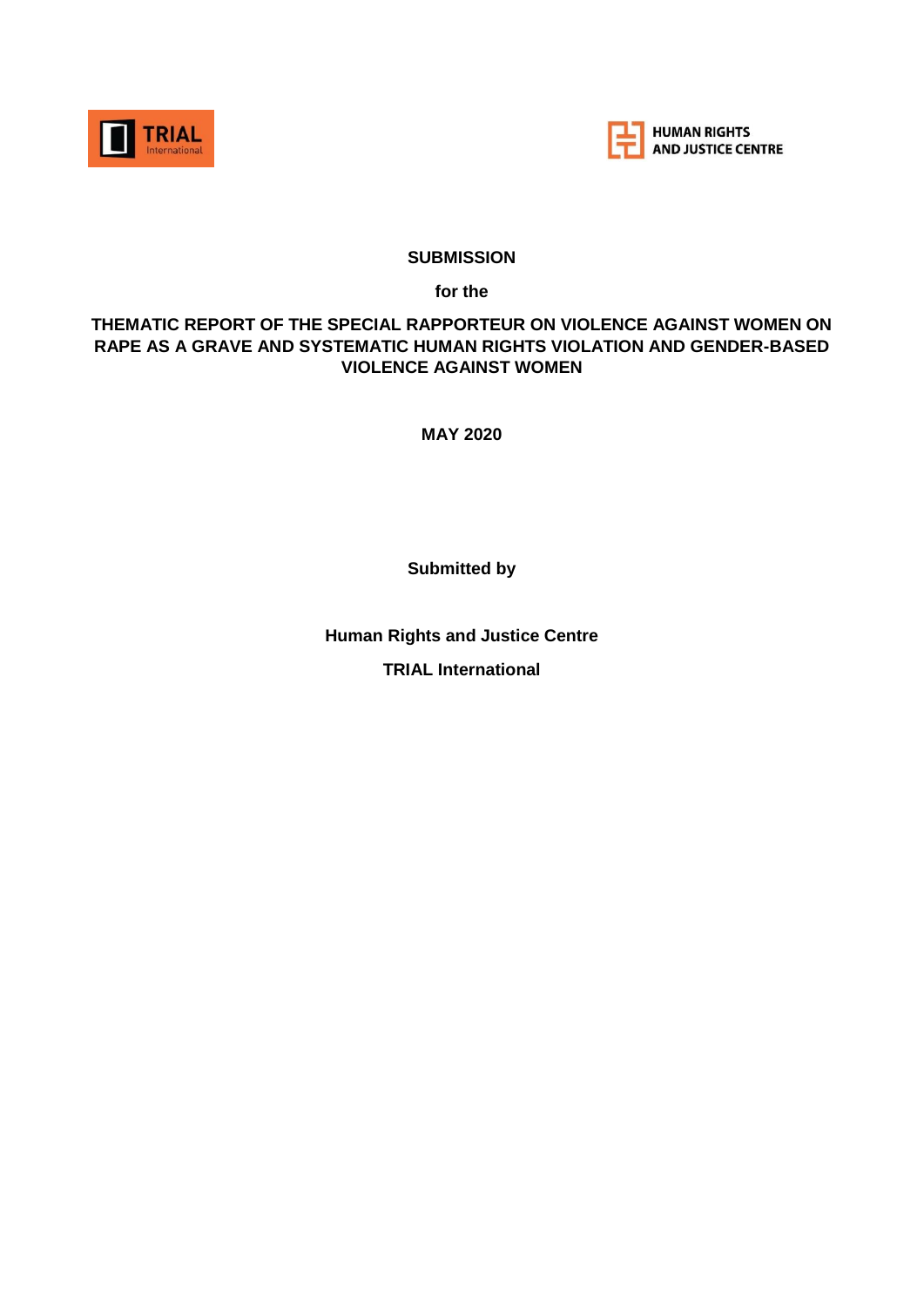### **I. Introduction**

The United Nations Special Rapporteur on Violence against Women, its Causes and Consequences (hereinafter, "the Special Rapporteur") announced that, in September 2020, she will present a thematic report to the General Assembly on States' responsibility to criminalise and prosecute rape as a grave and systematic human rights violation and gender based violence against women, in line with international human rights standards.

To that end, the Special Rapporteur invited different stakeholders from all countries, including civil society actors, to send responses to a questionnaire. Based on their expertise, the Human Rights and Justice Centre and TRIAL International are submitting their answers to the questionnaire below with regard to the applicable legislation and relevant jurisprudence in **Nepal**. Most of the information submitted refers to conflict-related rape and other forms of sexual violence. Notwithstanding, reference will be made also to domestic legislation applicable to rape and sexual violence in peacetime.

In November 2018, the Special Rapporteur visited Nepal and, in her report, she analysed the applicable legislation concerning rape and other forms of sexual violence<sup>1</sup> and issued the corresponding recommendations. Unfortunately, at the time of writing most of those recommendations have not been implemented. Accordingly, the answers to the questionnaire below reproduce some information already known to the Special Rapporteur, where appropriate complementing it and illustrating the relevant developments (or lack thereof).

### **II. Background**

In her report on the visit to Nepal, the Special Rapporteur confirmed the existence of deeply rooted **gender stereotypes**, which create a favourable environment for the commission of violence against women and the ensuing impunity. In her words, "violence against women in Nepal is pervasive, occurring in both the private and the public spheres throughout the country, and is further compounded by the persistence of entrenched patriarchal attitudes, gender stereotypes and harmful practices".<sup>2</sup> Along the same lines, the Human Rights

**<sup>.</sup>** <sup>1</sup> Special Rapporteur on Violence against Women, its Causes and Consequences, *Report on Country Visit to Nepal*, UN Doc. A/HRC/41/42/Add.2 of 19 June 2019, para. 35. Hereinafter, "Report of the Special Rapporteur on her Country-Visit to Nepal".

<sup>2</sup> *Ibid*., para. 27.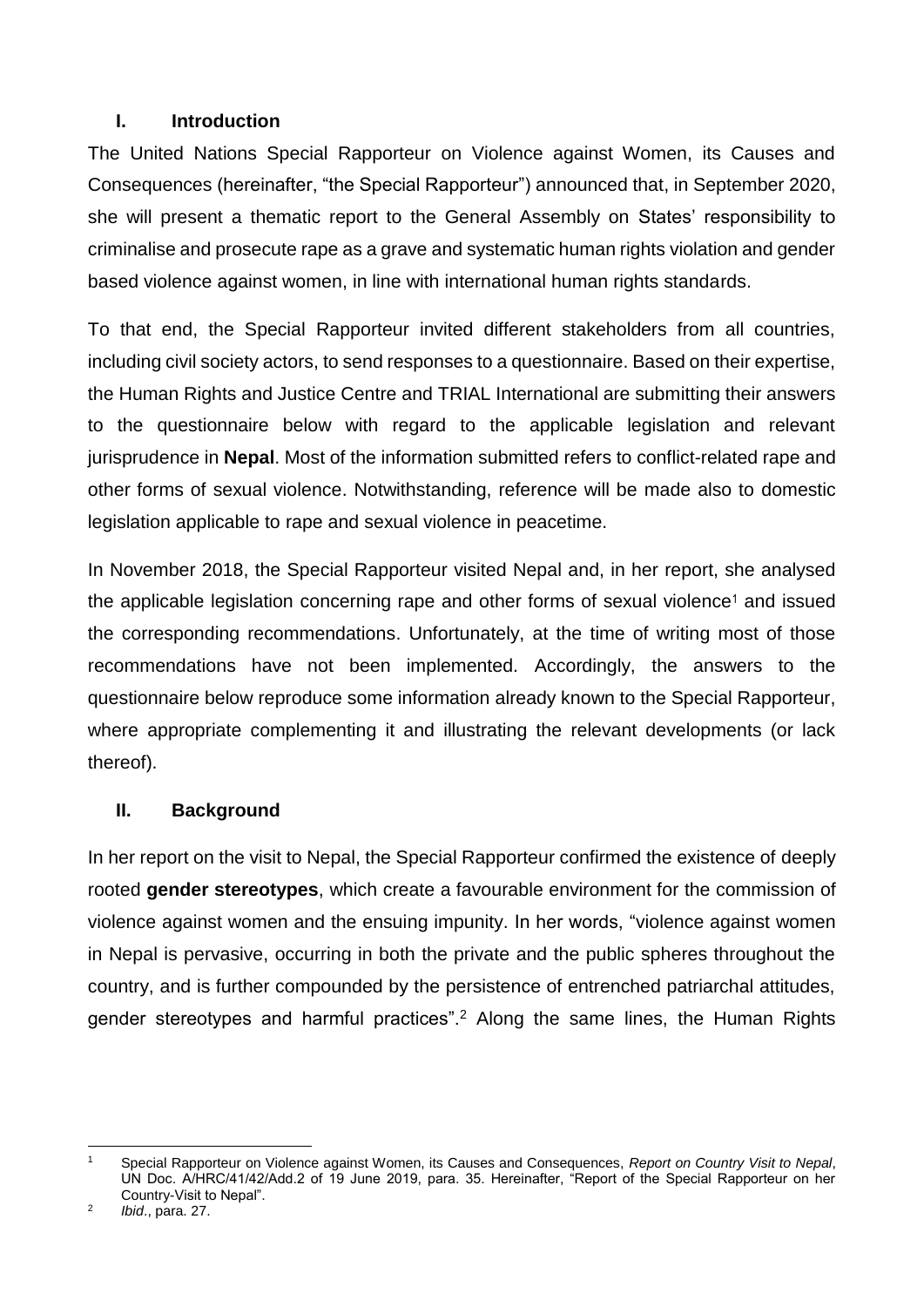Committee observed "the persistence of patriarchal attitudes and deep-rooted stereotypes that perpetrate discrimination against women in all spheres of life".<sup>3</sup>

Although over the past years progress – especially at the legislative level – must be registered with regard to the eradication of gender stereotypes, in practice, the relevant norms often remain unimplemented.

The described situation must be taken into account when analysing the scope and consequences of conflict-related sexual violence. In this regard, the report of the Office of the High Commissioner for Human Rights (hereinafter, "OHCHR") concerning the abuses committed during the armed conflict, clarified that "an unequal gender relation that is pervasive in the Nepali society has been a key in legitimizing violence against women".<sup>4</sup>

Nepal underwent a decade-long armed conflict (1996-2006), characterised by systematic gross human rights violations, including torture, enforced disappearance, extra-judiciary executions, arbitrary arrests, and sexual violence. On 21 November 2006, a Comprehensive Peace Agreement was signed and it included a commitment to establish two transitional justice mechanisms, aimed at delivering justice and redress to victims and their families. Pursuant to the Act on Commission on Investigation of Disappeared Persons, Truth and Reconciliation, 2014 (hereinafter, "the TRC Act"), in February 2015, two transitional justice bodies were eventually established, namely the Truth and Reconciliation Commission (hereinafter, "TRC") and the Commission on Investigation of Enforced Disappearance of Persons (hereinafter, "CIEDP"). Each commission was entrusted with a two-year mandate, which has been extended already multiple times.

In February 2015, the Supreme Court of Nepal issued a decision whereby it declared several provisions of the TRC Act unconstitutional and at odds with Nepal's international obligations. The Supreme Court directed the government to amend such provisions and make them consistent with its international undertakings. In subsequent rulings, the Supreme Court reaffirmed the existence of serious loopholes in the legislative framework on transitional justice. Among others, the provisions that would allow amnesties for crimes under international law and gross human rights violations were the source of special concern,

**<sup>.</sup>** <sup>3</sup> Human Rights Committee (HRC), *Concluding Observations on Nepal,* UN Doc. CCPR/C/NPL/CO/2 of 28 March 2014*,* para. 8 (emphasis added).

<sup>4</sup> Office of the High Commissioner for Human Rights (OHCHR), *Nepal Conflict Report,* 2012, available at: [http://www.ohchr.org/Documents/Countries/NP/OHCHR\\_Nepal\\_Conflict\\_Report2012.pdf,](http://www.ohchr.org/Documents/Countries/NP/OHCHR_Nepal_Conflict_Report2012.pdf) p. 164 (emphasis added).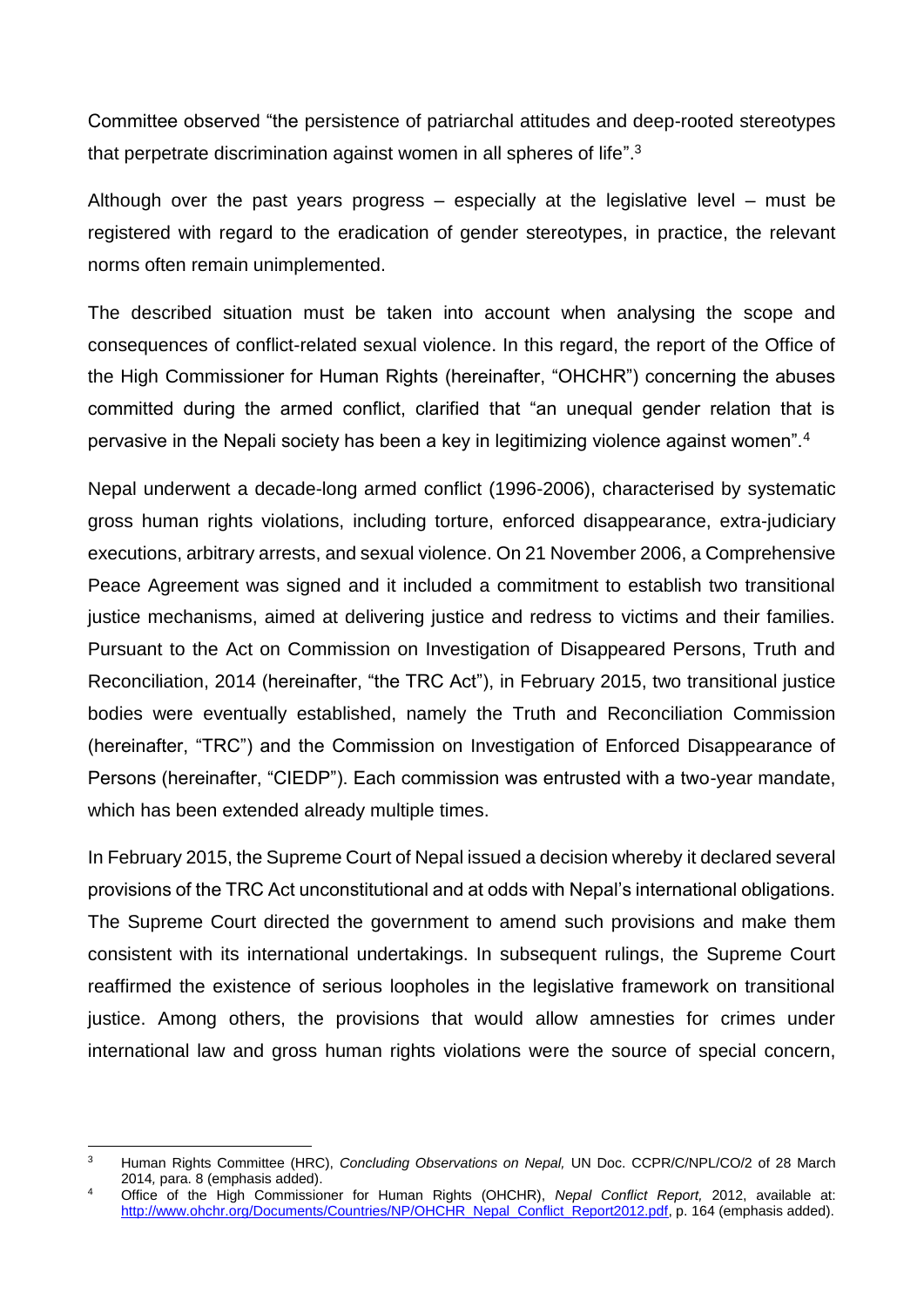together with the lack of adequate guarantees of the independence and impartiality of the two commissions.

Notwithstanding the Supreme Court's clear orders, **the legislative framework regulating the functioning of the two commissions has not been amended and they carried out a significant part of their work based on such flawed mandate**.

The TRC registered more than 60,000 complaints of gross human rights violations and the CIEDP received more than 3,000 complaints of enforced disappearance. The registration of complaints was conducted in the absence of an adequate witness protection programme and lacking technical knowledge and expertise. The commissions only launched some preliminary investigations, but their mandate expired before they could come up with any meaningful findings, publish a report, formulate any recommendation, or grant redress to victims.

In her report on the visit to Nepal, the Special Rapporteur expressed her concern because the transitional justice mechanisms have not been fully functioning and have faced considerable challenges.<sup>5</sup> She also noted that many victims and survivors of rape or other forms of sexual violence did not register complaints, mostly due to fear of repercussions and that, in general, the existing legal framework did not allow them to have access to compensation and other forms of reparation. <sup>6</sup> Accordingly, the **Special Rapporteur formulated a number of recommendations concerning the transitional justice process**, <sup>7</sup> **none of which has been implemented so far**.

In February 2019, the mandate of the two commissions was extended a third time (i.e. until February 2020). However, throughout the entire year 2019, Nepal failed to amend the underlying legislative framework and to appoint new commissioners, *de facto* paralysing the transitional justice process.

After a whole year of inactivity, in the proximity of a further expiry of the mandate, in January 2020, the government announced its intention to appoint new commissioners at the end of a rushed and secretive process, thus causing outrage among victims' groups, who consider that the provincial consultations convened for such purpose on 13 January 2020 and lasted only 3 hours are a mockery in the face of their suffering.

 $\overline{5}$ <sup>5</sup> Report of the Special Rapporteur on her Country-Visit to Nepal, para. 57.

<sup>6</sup> *Ibid.*, para. 58.

<sup>7</sup> *Ibid.*, para. 83.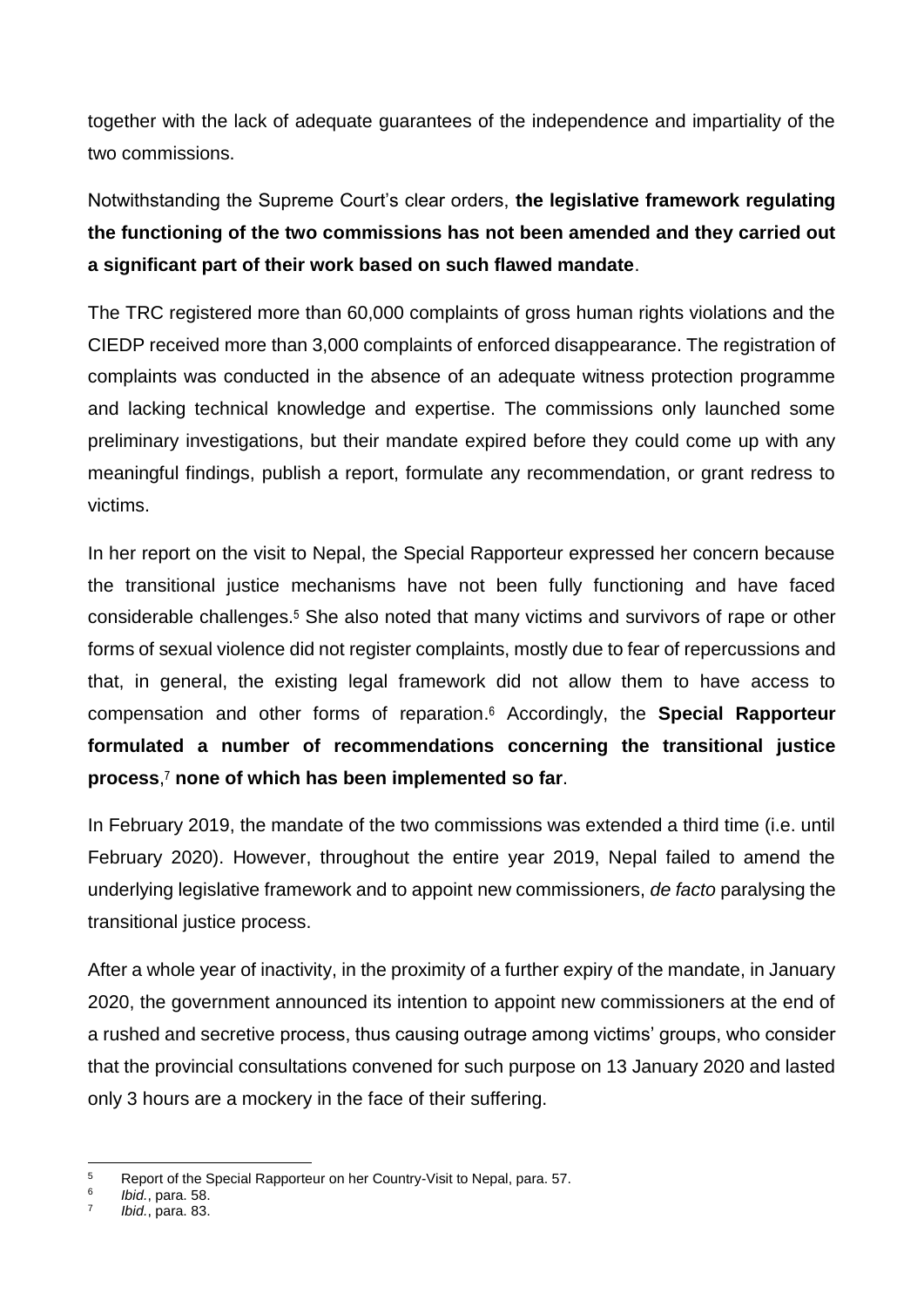Despite the flawed process, on 27 January 2020, the Cabinet of Ministers decided to extend the mandate of the two commissions for one more year (i.e. until February 2021). Notwithstanding the formal renewal of the mandate, this is unlikely to produce any meaningful results, until the legislative framework regulating their mandate remains at odds with international law; the process of selection and appointment of the commissioners is not transparent and consultative; and the commissions are provided with adequate technical expertise and resources.

On 27 April 2020, the Supreme Court of Nepal rejected a petition previously lodged by the government of Nepal, seeking the review of its 2015 ruling against amnesties for grave conflict-era crimes, including rape or other forms of sexual violence.<sup>8</sup> The rejection of the government's petition is certainly a positive signal from the Nepalese judiciary, but until the relevant legislation is not amended, the State party will continue breaching its international obligations.

All in all, despite some progress – especially with regard to the legislative framework – much remains to be done to ensure that Nepal complies with international law with regard to the criminalisation of rape and other forms of sexual violence.

# **III. Questionnaire on Criminalisation and Prosecution of Rape**

# **III.A) Definition and scope of criminal law provisions**

### **1. Please provide information on criminal law provision/s on rape (or analogous forms of serious sexual violence for those jurisdictions that do not have a rape classification) by providing full translated transcripts of the relevant articles of the Criminal code and the Criminal procedure code.**

On 9 August 2017, the Nepalese Parliament endorsed a new Penal Code (*Muluki Foujdaari Samhita, 2074 BS* (The National Penal Code Act, 2017) and *Muluki Faujdaari Samhita Ain, 2074 (The National Criminal Procedure Code, 2017)*, which were approved by the President on 16 October 2017, and entered into force on 17 August 2018. The National Penal Code contains substantive provisions on the crimes, while the National Criminal Procedure Code sets forth the applicable procedures to be followed in dealing with such crimes.

Pursuant to Chapter 18 (Annex I to this submission) of the National Penal Code, the following conducts are criminalised and sanctioned: rape (Section 219); incest (Section 220); sexual intercourse with a detainee (Section 221); sexual intercourse with a person

 $\mathbf{R}$ <sup>8</sup> OHCHR, *Press Briefing Note on Nepal*, 1 May 2020, available at: [https://www.ohchr.org/EN/NewsEvents/Pages/DisplayNews.aspx?NewsID=25855&LangID=E.](https://www.ohchr.org/EN/NewsEvents/Pages/DisplayNews.aspx?NewsID=25855&LangID=E)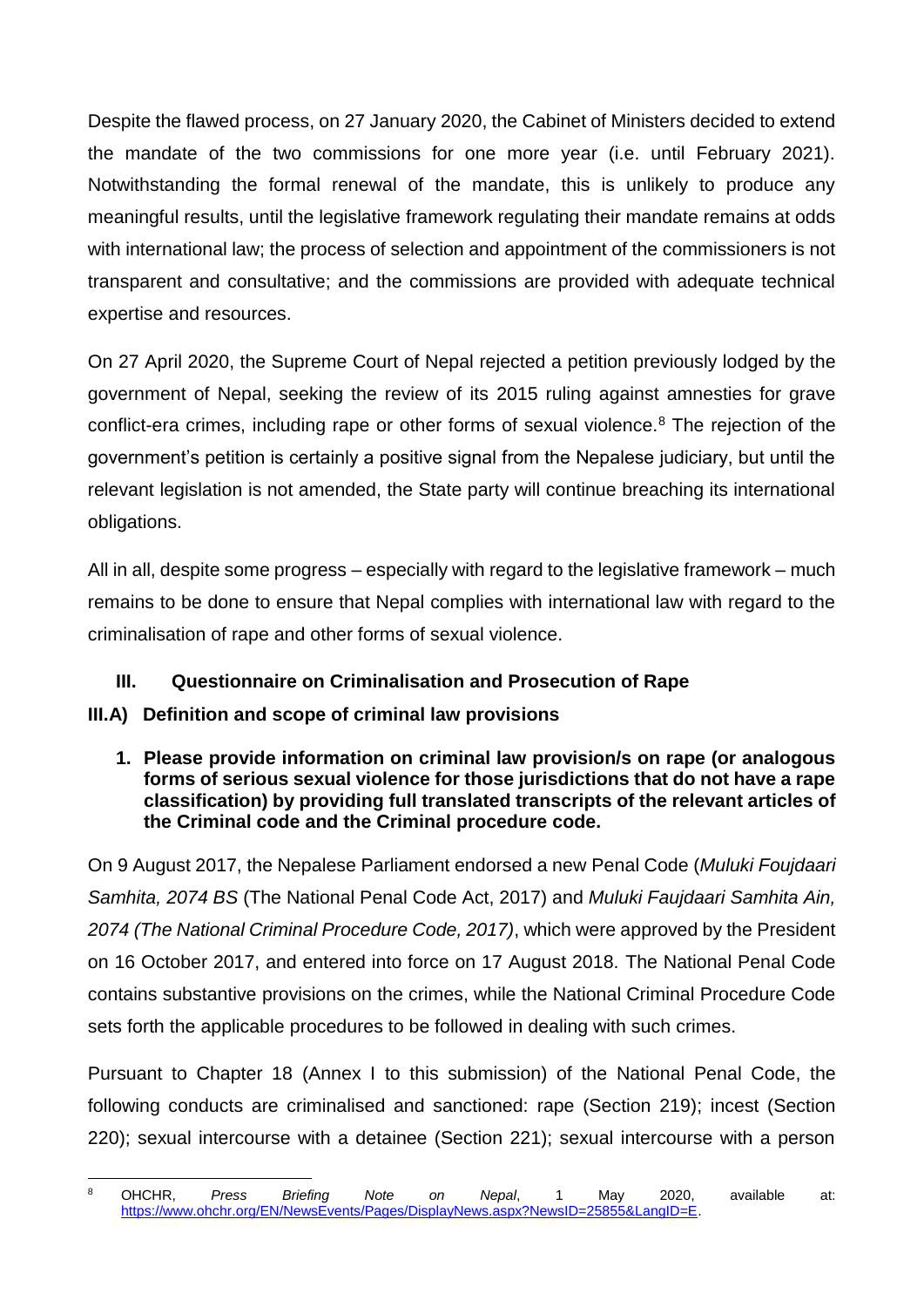under one's protection (Section 222); sexual intercourse with a person in office or receiving professional services (Section 223); sexual harassment (Section 224); child sexual abuse (Section 225); unnatural sexual intercourse (Section 226); bestiality (Section 227). Additionally, Section 228 of the new National Penal Code addresses the provision of compensation, while Section 229 specifies the statutory limitation.

For the integral text (in English) of the above-mentioned provisions, please refer to Annex I.

The relevant procedures in relation to rape, as provided in the National Criminal Procedure Code, are presented below:

Section 57: According to this Code, once the complaint is registered, the court within this paragraph and as per necessity should issue an arrest warrant to bring the accused of offences under Schedule-1 and Schedule-2 before the court who was/were not presented along with the complaint.

Rape is listed as a crime under Schedule-1. The provision above makes it compulsory for the court to issue the arrest warrant against the offender/s who has/have not been apprehended.

Section 67: For the accused of the following crimes, the court will detain the accused during trial if the evidence presented provides reasonable grounds to believe that the accused perpetrated the crime.

- a) Crimes with punishment of life imprisonment;
- b) Crimes under Schedule-1 and Schedule-2 that has imprisonment for more than 3 years; and
- c) Attempt, Instigation or criminal conspiracy or accomplice in the crimes under section (a) and (b) above.

Rape is one of the crimes listed in Schedule-1 and imprisonment for more than 3 years is the punishment foreseen. The provision here does not allow the accused of rape to be released on bail and requires him or her to remain in custody.

Section 89 (2): Notwithstanding subsection (1) above, in the following situations, the accused cannot appoint another person on his behalf: cases relating to the offences under Scheduel-1 and Scedule-2.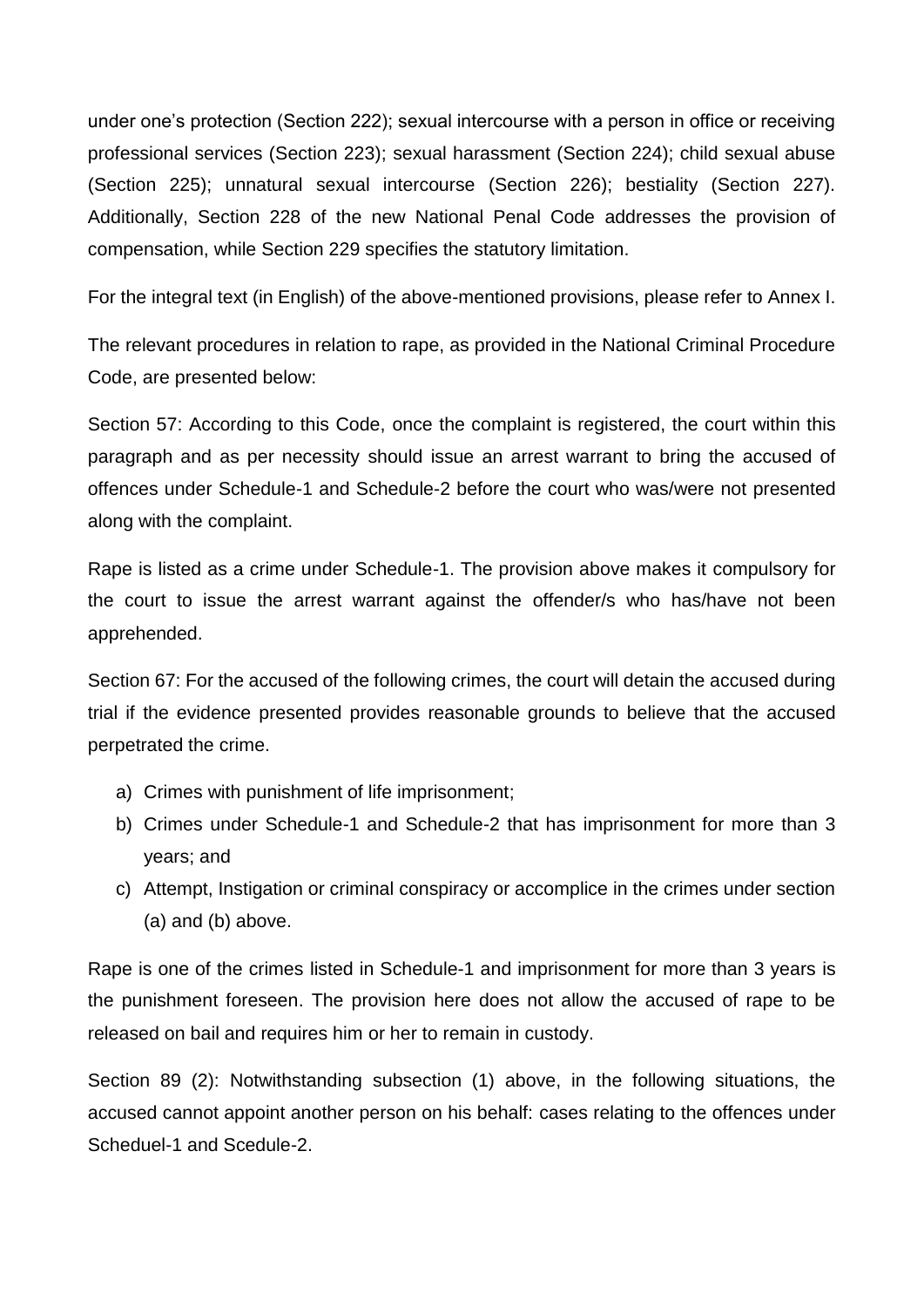The provision above does not allow the accused of rape to appoint another person on his or her behalf to be presented before the court for trial related activities like submitting a complaint; a memorandum of appeal or a statement of defence; presenting evidence; collecting compensation or similar matters, as per the decision of the court or conduct any other important activities.<sup>9</sup> Otherwise, pursuant to Nepali legislation, in certain crimes, the accused is allowed to appoint a representative to appear before the court to perform the above mentioned activities.

Section 116: The case cannot be withdrawn once registered before the Court for the offences under Schedule-1 and Schedule-2.

The provision secures hearing of the cases of rape once it has been registered. However, in many cases of rape, victims may retract their initial statements and are often subjected to fear, threat and coercion to drop the charge or change their statements in court.<sup>10</sup>

Furthermore, Section 37 of the Criminal Offense (Sentence Determination and Implementation) Act 2017 (*Faujdaari Kasur (Sajaya Nirdharan tatha Karyawayan Ain) 2074*) provides a list of offenders for whom the sentencing term cannot be reduced even if the offender improves his/her behaviour and has completed three-fourth of the sentencing term. Such list includes the crime of rape.

### **2. Based on the wording of those provisions, is the provided definition of rape**: **a. Gender specific, covering women only** YES

Section 219 of the National Penal Code defines rape as *"a man has sexual intercourse with a woman without her consent or with a girl child below the age of eighteen years with her consent."* This definition is insufficient as it does not provide for other victims of rape, such as a man, a male child, or a transgender person. It also eliminates the possibility of a woman being the perpetrator of the crime of rape.

# **b. Gender neutral, covering all persons** NO

# **c. Based on the lack of consent of victim** YES

According to Section 219 of the National Penal Code, *"consent obtained by way of coercion, undue influence, intimidation, threat, misrepresentation, or abduction or hostage-taking"* as well as *"consent obtained at the time of being of unsoundness of mind [sic.] shall not be* 

<sup>-&</sup>lt;br>9 In other crimes of less severity, a person can be appointed to represent the accused to be presented before the Court for trial related activities.

<sup>&</sup>lt;sup>10</sup> Preventing Sexual Violence In Nepal Through Harmonizing Relevant Laws With International Human Rights Standards', Kathmandu School of Law, 2015, available at [http://ksl.edu.np/files/large/8bb7d6bf39679d3.](http://ksl.edu.np/files/large/8bb7d6bf39679d3)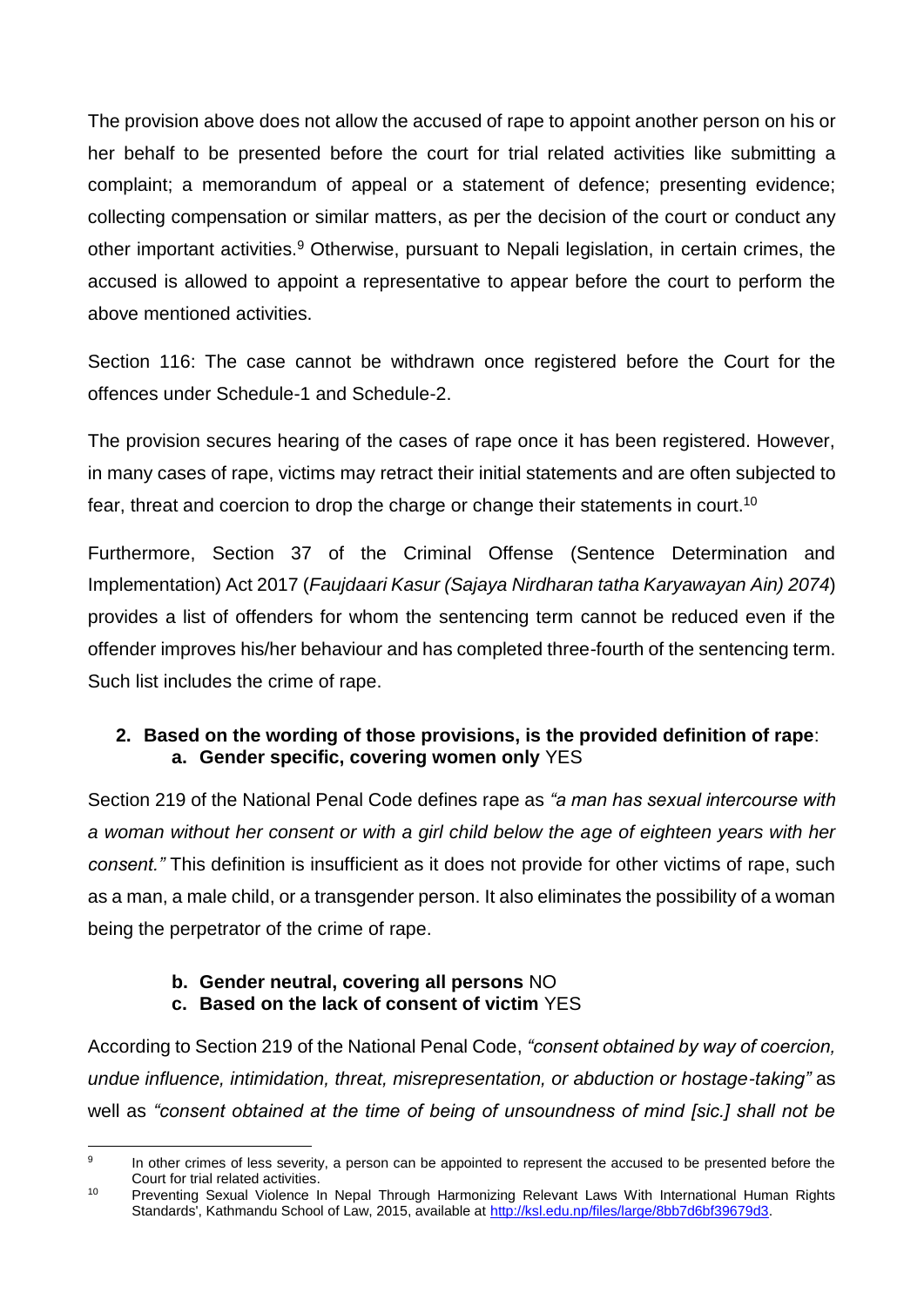*considered to be consent."* Regarding age-related incapacity, this is also provided for under Section 225 under prohibition of child sexual abuse.

- **d. Based on the use of force or threat** YES
- **e. Some combination of the above**. YES
- **f. Does it cover only vaginal rape?** NO
- **g. Does it cover all forms of penetration?** NO

Section 219 of the National Penal Code defines rape by referring to *"the penetration of [the] penis, to any extent, into the anus, mouth or vagina, [and] [the] insertion of any object other than the penis into the vagina".* The provision thus excludes the insertion of any object or parts of the body other than the penis into the anus as well as other scenarios not encompassed by this limited definition.

The National Penal Code considers penetration an essential element of the crime of rape and non-physical forms of sexual violence are considered under sexual harassment. Under Section 224(2), which regulates the prohibition of sexual harassment, the National Penal Code defines the latter in the following terms: *"if the person holds or touches or attempts to touch any sensitive organ of, or opens or attempts to open undergarments of, or obstructs or hinders in any way the wearing or removing of undergarments of, or takes to any lonely place in an unusual manner, or gets his or her sexual organ to be touched or held by, or uses vulgar or similar other words, spoken or written or by gesture or by way of electronic medium, or shows any pornography to, or teases or annoys with sexual motive, or behaves in an unusual, undesirable or indecent manner with, a person who is not his wife or her husband, without her or his consent, with the motive of having sexual intercourse with her or him".*

However, the Supreme Court of Nepal has repeatedly held that penetration cannot be the precondition of rape.<sup>11</sup> Similarly, in the case *Government of Nepal v. Mubarak Mir Musalman*  the Supreme Court affirmed that, although there was no penetration, the physical, mental, and psychological along with social consequences, were sufficient to demonstrate the occurrence of rape.<sup>12</sup>

# **h. Is marital rape in this provision explicitly included?** YES

 $11$ Supreme Court of Nepal, *Government of Nepal v. Tasi B.K. et.al*, Nepal Kanoon Patrika 2073 (BS), Issue 1, decision No. 9159, Decision date 10 January 2014.

<sup>12</sup> Supreme Court of Nepal, *Government of Nepal v. Mubarak Mir Musalman,* Nepal Kanoon Patrika 2067 (BS), Issue 9, decision No. 8466.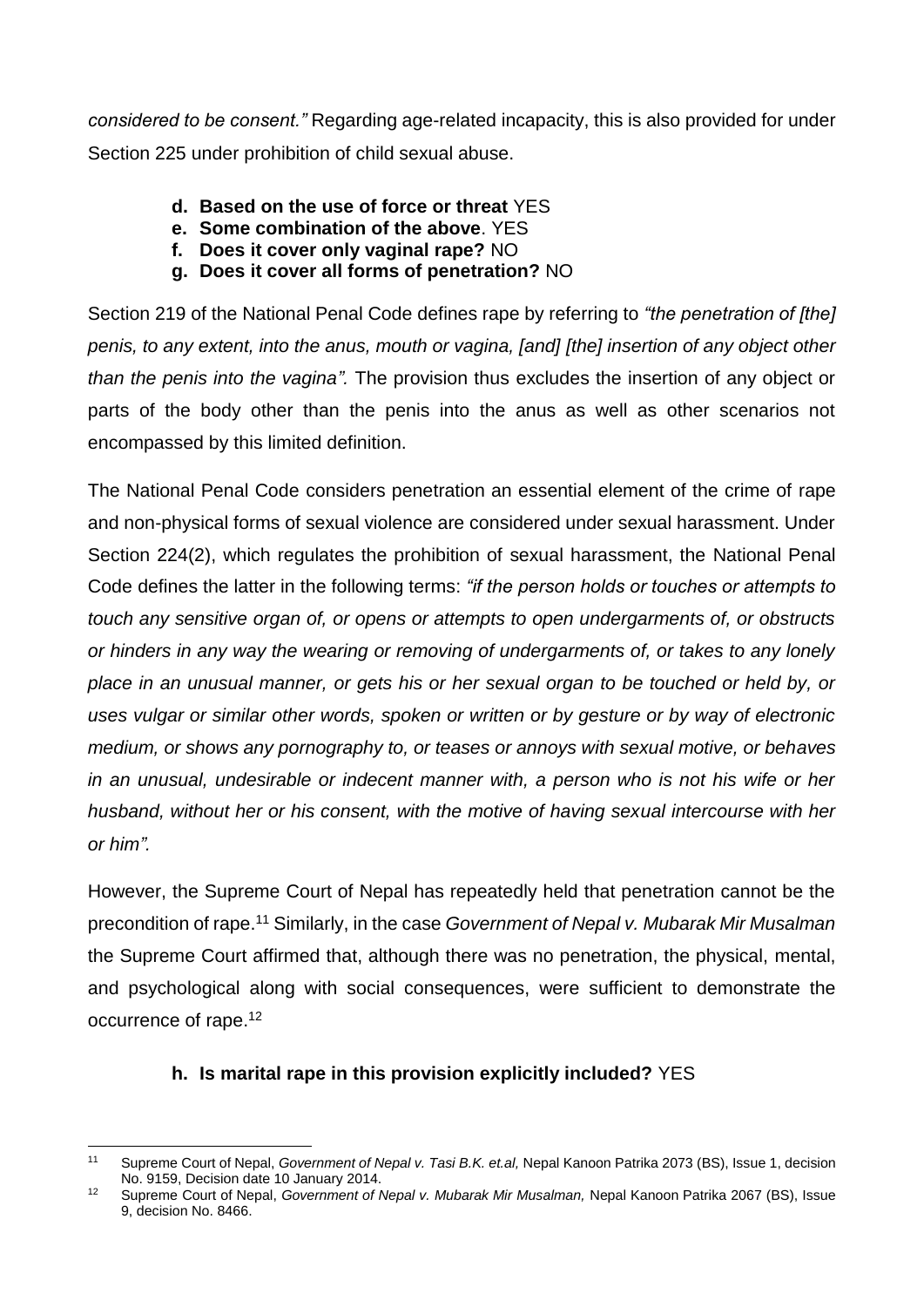Under Section 219(4) of the National Penal Code, there is criminal responsibility for rape committed in a marital relationship, although the sentencing differs. Once again, the language used by the National Penal Code is not gender-neutral and does not provide for criminal responsibility of a wife committing rape to her husband.

For the purposes of Section 224 (2) of the National Penal Code, if someone attempts to touch any sensitive organ or attempts to open the undergarments of a person who is their wife or husband without their consent, with the motive to have sexual intercourse, they will be considered to have committed sexual harassment and not rape.

Notwithstanding, if someone attempts to touch any sensitive organ or attempts to open the undergarments of their wife or husband without their consent it is not punishable as sexual harassment.

- **i. Is the law silent on marital rape?** NO
- **j. Is marital rape covered in the general provisions or by legal precedent even if it is not explicitly included?** YES, it is included in the general provisions.
- **k. Is marital rape excluded in the provisions, or is marital rape not considered as a crime?** NO
- **3. Are there any provisions excluding criminalization of the perpetrator if the victim and alleged perpetrator live together in a sexual relationship/have a sexual relationship/had a sexual relationship? If so, please submit it.**

NO.

# **4. What is the legal age for sexual consent?**

The legal age for sexual consent is 18. As per Section 219 (2) of the National Penal Code, a sexual relation "with a girl child below eighteen years of age even with her consent" is rape. In case of a child (male or female), consent given by a child for unnatural sexual intercourse is not considered as consent. This being so, it would not be wrong to assume that the National Penal Code is silent on what shall be the legal age of sexual consent for a male child given that the sexual intercourse is "natural".

### **5. Are there provisions that differentiate for sexual activity between peers? If so, please provide them.**

NO.

**6. Provide information on criminal sanctions prescribed and length/duration of such criminal sanctions for criminalized forms of rape.**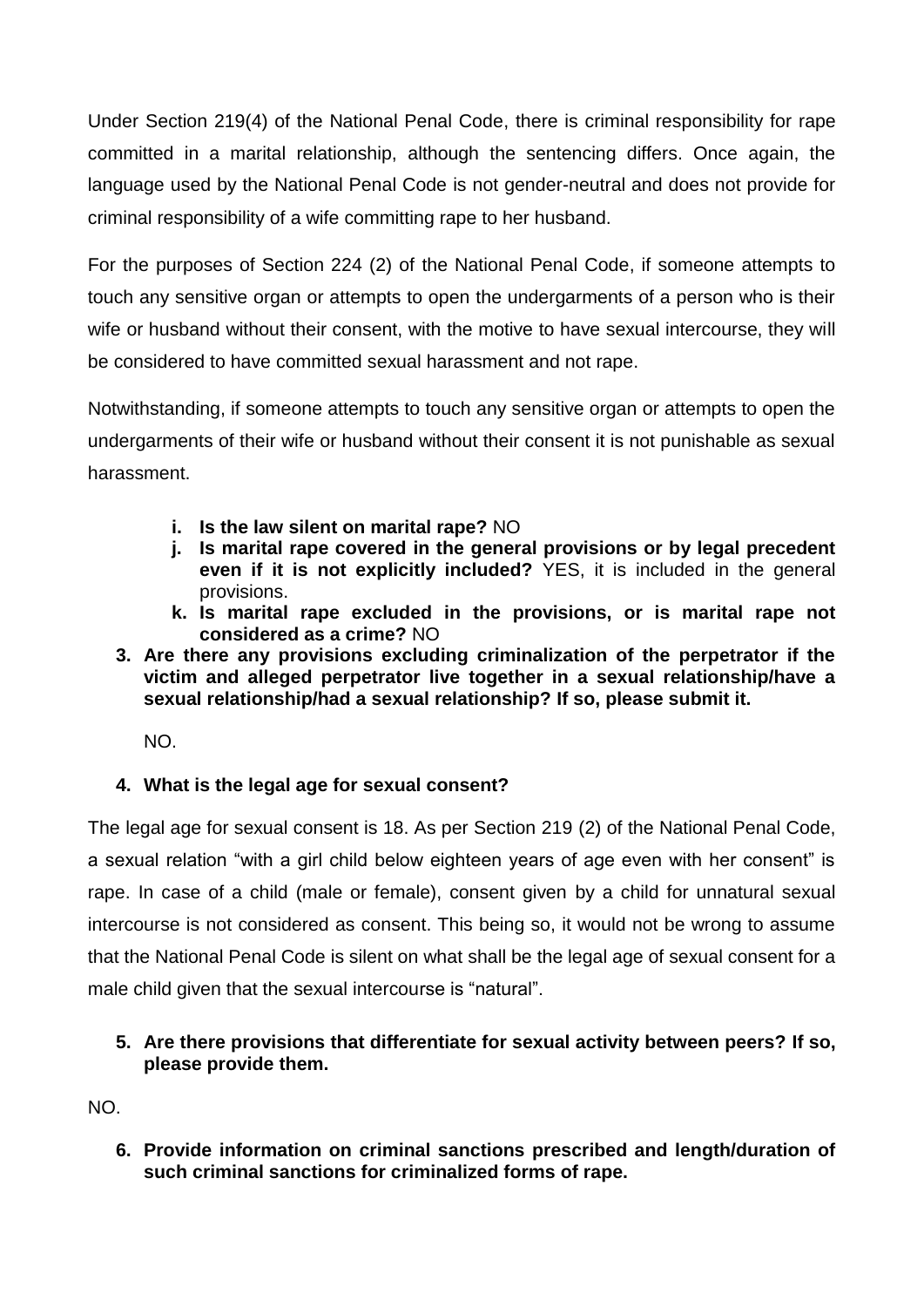The National Penal Code establishes different sentences of imprisonment and fines relating to the sexual offenses under Chapter 18.

Rape: under Section 219 (3) of the National Penal Code, the individual shall be liable to the sentence of imprisonment as follows, having regard to the circumstances of such sexual intercourse and the age of the woman: a) Imprisonment for a term of 16-20 years, if the girl is below 10 years of age; b) Imprisonment for a term of 14-16 years, if the girl is 10 years or above 10 years of age but below 14 years of age; c) Imprisonment for a term of 12-14 years, if the girl is 14 or above 14 years of age but below 16 years of age; d) Imprisonment for a term of 10-12 years, if the woman is 16 or above 16 years of age but below 18 years of age; e) Imprisonment for a term of 7-10 years, if the woman is 18 or above 18 years of age.

Prohibition of incest under Section 220 of the National Penal Code: the individual shall be liable to the following sentences depending on the level of relationship by consanguinity or affinity: a) Imprisonment for life, in the case of sexual intercourse between the natural mother and her natural son or between the natural father and his natural daughter. b) Imprisonment for a term of 4-10 years and a fine of 40,000-100,000 Nepalese Rupees (approximately US\$ 350-900), in the case sexual intercourse is between the step-mother and her step-son, between the step father and his step daughter, between the full blood elder sister and brother, between full blood elder brother and sister, between father-in-law and daughter-inlaw within the same branch, between grand-father and grand-daughter or great-granddaughter within the same branch, between elder brother-in-law and sister-in-law within the same branch or between younger brother-in-law and sister-in-law within the same branch. c) Imprisonment for a term of 3-6 years and a fine of 30,000-60,000 Nepalese Rupees (approximately US\$ 270-530), in case of sexual intercourse between grand-mother and her grand-son or great-grand-son within the three generations of the same branch, between father's elder brother or uncle and niece within the same branch, between nephew and great mother (wife of own father's brother) or aunty within the same branch, between father-in-law and brother's daughter-in law within the same branch, between uterine maternal uncle and niece or nephew and maternal aunty, between mother's elder sister or younger sister and nephew or between mother-in-law (one's wife side) and son-in-law. d) Imprisonment for a term of 1-3 years and a fine of 10,000-30,000 Nepalese Rupees (approximately US\$ 90- 270) in the case of sexual intercourse between persons in other relationship within seven generations of one's own clan except that referred to in clause (a), (b) or (c).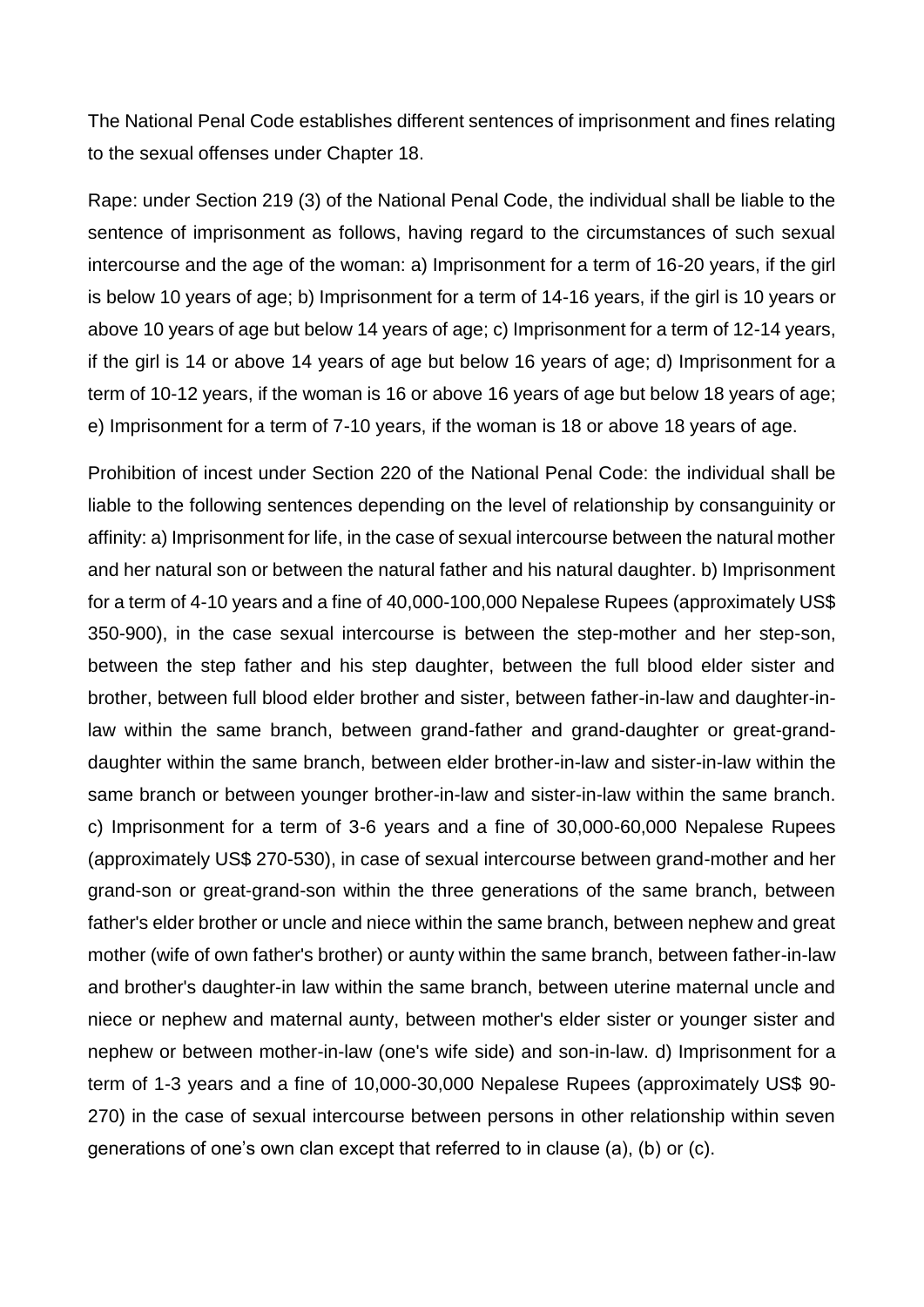Prohibition of sexual intercourse with a detainee under Section 221 (2) of the National Penal Code, the individual shall be liable to a sentence not exceeding 3 years.

Prohibition of sexual intercourse with a person in one's own protection or security under Section 222 (2) of the National Penal Code, the individual shall be liable to a sentence not exceeding 3 years.

Prohibition of sexual intercourse with a person in office or receiving professional service under Section 223 (2) of the National Penal Code, the individual is liable to a sentence not exceeding 4 years and a fine not exceeding 40,000 Nepalese Rupees (approximately US\$ 350).

Prohibition of sexual harassment under Section 224 (2) of the National Penal Code, the individual shall be liable to a sentence not exceeding 3 years and a fine not exceeding 30,000 Nepalese Rupees (approximately US\$ 270).

Prohibition of child sexual abuse under Section 225 (2) of the National Penal Code, the individual shall be liable to a sentence not exceeding 3 years and a fine not exceeding 30,000 Nepalese Rupees (approximately US\$ 270).

Prohibition of unnatural sexual intercourse without consent under Section 226 (2) of the National Penal Code, the individual shall be liable to a sentence not exceeding 3 years and a fine not exceeding 30,000 Nepalese Rupees (approximately US\$ 270). If committed against a child, shall be liable to the sentence established in Section 219.

Prohibition of bestiality under Section 227 (2) of the National Penal Code, the individual shall be liable to a sentence not exceeding 2 years and a fine not exceeding 20,000 Nepalese Rupees (approximately US\$ 180) in relation to sexual intercourse with a cow and liable to a sentence not exceeding 1 year and a fine not exceeding 10,000 Nepalese Rupees (approximately US\$ 90) in relation to sexual intercourse with any other animal.

Prohibition of forced abortion under Section 188 (3) of the National Penal Code, the person shall be liable to the following sentences depending on how far along is the pregnancy: a) If the pregnancy is up to twelve weeks: a sentence of imprisonment for a term not exceeding 1 year and a fine not exceeding 10,000 Nepalese Rupees (approximately US\$ 90); b) If the pregnancy is more than twelve weeks and up to twenty-five weeks: a sentence of imprisonment for a term not exceeding 3 years and a fine not exceeding 30,000 Nepalese Rupees(approximately US\$ 270); c) If the pregnancy is more than twenty-five weeks: a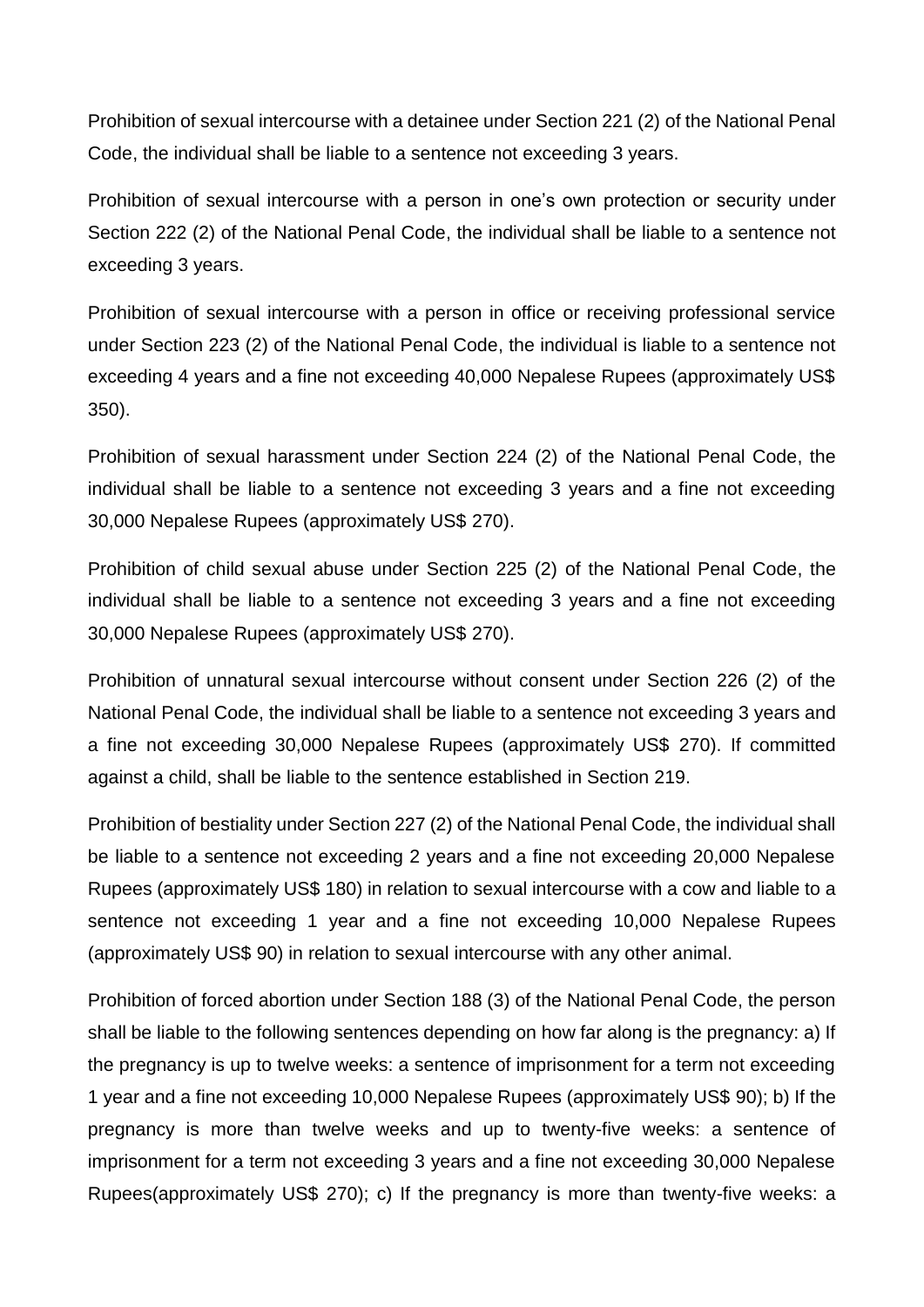sentence of imprisonment not exceeding 5 years and a fine not exceeding 50,000 Nepalese Rupees (approximately US\$ 450).

Considering **the different sentencing regimes for the sexual offences listed above, it can be concluded that sexual crimes not classified as rape carry out lesser sentences, often not commensurate to the seriousness of these conducts**. The gaps in the definition of rape allow for equally grave acts to fall under the crime of sexual harassment and carry lesser sentences, such as rape committed by a female perpetrator and rape committed by the insertion of any object or parts of the body other than the penis into the anus.

### **7. What does the legislation in your country provide in terms of reparation to the victim of rape and/or sexual violence after conviction of the perpetrator?**

Pursuant to Section 228 of the National Penal Code, a reasonable compensation shall be ordered to be paid to the victim of any offence referred to other than the offences under Sections 220 and 226. The offences under Sections 220 and 226 of the National Penal Code are prohibition of incest and prohibition of unnatural sexual intercourse without consent, respectively.

Although the National Penal Code refers to "reasonable compensation" for the victims of rape and other forms of sexual violence, there is no reference to a calculation method or specific criteria.

On 18 September 2018, the Crime Victim Protection Act, 2075 (2018) came into force for the protection of the rights and interest of the victims. In Section 31, the Act sets out the grounds to be considered when determining the amount of compensation. The court *may* (emphasis added) take into account any or all of the following:

- a) Reasonable expenses borne or to be borne by the victim for medical, psychological or psychiatric counselling;
- b) Expenses for medical treatment borne or to be borne by the victim;
- c) Unexpected travel expenses borne by the victim;
- d) Expenses for legal counsel borne by the victim;
- e) Damage caused to the personal capacity of the victim as a direct result of the offence;
- f) Financial loss borne or to be borne by the victim, provided that, where the victim has obtained or is to obtain compensation for such financial loss from the insurance pursuant to law, compensation shall not be provided pursuant to this clause;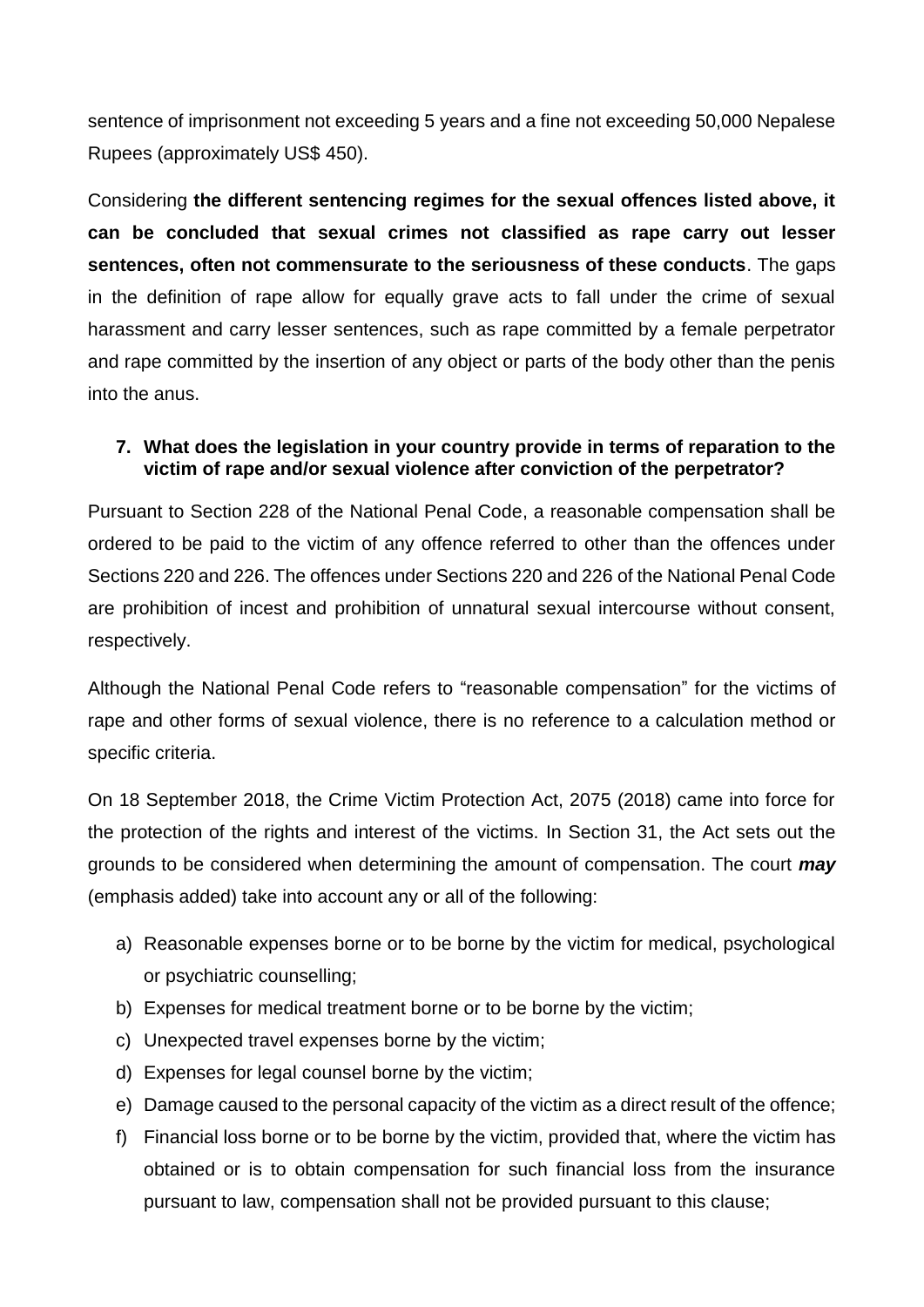- g) Expenses incurred or to be incurred in repairing or maintaining the damaged personal goods or purchasing new ones;
- h) The victim's income generation capacity lost or damaged as a direct result of the offence;
- i) Negative effects caused to the physical beauty of the victim;
- j) Damage caused to physical, intellectual, sexual or reproductive capacity of the victim;
- k) In the case of the offence of rape, negative effects caused from such offence to the social, cultural or family prestige or relationship of the victim;
- l) Where the victim becomes pregnant due to rape, expenses incurred due to abortion or to giving birth to and nurturing the baby;
- m) Medical treatment expenses in the case of abortion caused from the offence;
- n) Reasonable expenses spent by the victim in good faith to become safe from additional offence that is likely to be committed against him or her, where the special condition is attracted;
- o) Mental or emotional damage borne by the victim;
- p) Other appropriate grounds according to the nature and effects of the damage;
- q) In the case of a victim to whom a special condition is applicable to, reasonable expenses incurred by the victim in good faith to save the victim of first grade from additional offence;
- r) Guardian's patronage lost by the minor children.

1

As exhaustive as the list may seem, this provision comes with a loophole which leaves it to the discretion of the court rather than making it compulsory to take into due consideration the elements concerned when calculating the compensation to be provided to the victim.

Furthermore, a provision in the Act concerns interim relief. According to Section 29, "where it is required to have treatment of the victim or provide compensation or any kind of relief amount immediately, the court may make an order for getting such a person medically treated or providing compensation or relief amount in an interim manner". The Act establishes that the amount concerned would be provided through the Victims' Trust Fund.<sup>13</sup> In case the accused is convicted of the offence upon judgment by the court, the latter shall order him or her to pay the amount of compensation or relief that had been provided from

<sup>&</sup>lt;sup>13</sup> The Crime Victim Protection Act, 2075 (2018), Section 29 (2). The Victims' Trust Fund has been established under the competence of the Supreme Court of Nepal and the government of Nepal has allocated budget to ensure its functioning. However, in practice, although the application of the relevant provisions has already been invoked in court, this is very recent and the pertinent decisions rendered by District Courts are yet to reach the implementation phase.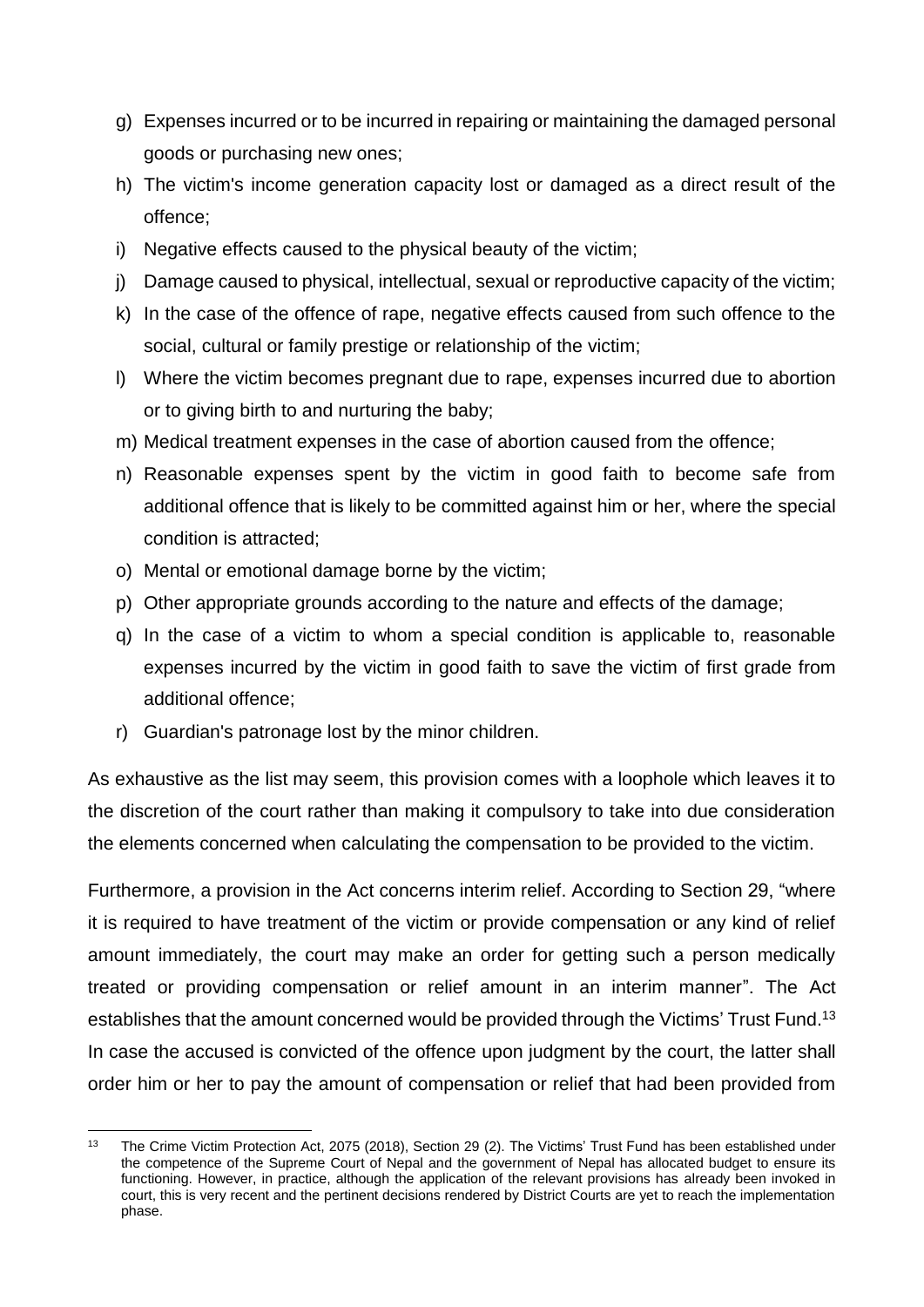the fund within 35 days from the date on which the judgment was adopted.<sup>14</sup> If such amount cannot be paid by the offender, it will be recovered from any assets belonging to the offender, within 60 days from the date on which the judgment was issued. 15

The Act establishes that the offender should bear the compensation to be paid to the victim.<sup>16</sup> In case the court orders the offender to pay the compensation and the victim had obtained interim relief in the past, the amount for compensation would be deducted by the amount of interim relief.<sup>17</sup> The provision does not adequately reflect the difference between the interim relief (meant to provide support vis-à-vis the victim's immediate needs) and compensation (meant to redress the harm suffered by the victim).

Due consideration must be given to the non-pecuniary remedies provided in the National Penal Code in the context of a marital relationship. According to Section 219 (5) of the National Penal Code if the husband commits rape on his wife during the existence of marital relationship between them, upon petition of the victim, the court may order the perpetrator: a) To allow the wife to reside in the same house where she has resided, to provide her with food and clothes, not to hurt her and to behave her politely and decently; b) To get the wife to have required medical treatment or provide reasonable amount for her treatment; c) To arrange a separate residence for the husband if it is not appropriate for them to reside in the same place together and make necessary arrangement for the maintenance of the wife while so residing separately; d) To refrain from causing suffering or annoyance, in any manner, to the wife and do, or cause to be done, necessary and appropriate act for the interest and security of the wife.

With regard to conflict-related sexual violence, in her report the Special Rapporteur observed that only the relatives of individuals killed or forcibly disappeared and those injured or disabled as a result of the armed conflict were granted interim relief measures and monetary assistance while the victims of sexual violence were not entitled to claim any compensation or any other reparation or similar support services.<sup>18</sup>

### **III.B) Aggravating and mitigating circumstances**

 $14$ <sup>14</sup> The Crime Victim Protection Act, 2075 (2018), Section 29 (3).

<sup>15</sup> *Ibid.*, Section 29 (4).

*Ibid.*, Section 30 (1) The court may, while reaching a final settlement of the case, order that a reasonable amount be paid, as compensation, by the offender to the victim.

<sup>17</sup> *Ibid.*, Section 30 (3) Where the court issues an order pursuant to sub-section (1) that compensation be paid by the offender to the victim who has already obtained interim compensation pursuant to Section 29, only the amount that remains after returning the amount of interim compensation obtained by the victim to the Fund shall be provided to the victim.

<sup>18</sup> Report of the Special Rapporteur on her Country-Visit to Nepal, para. 60.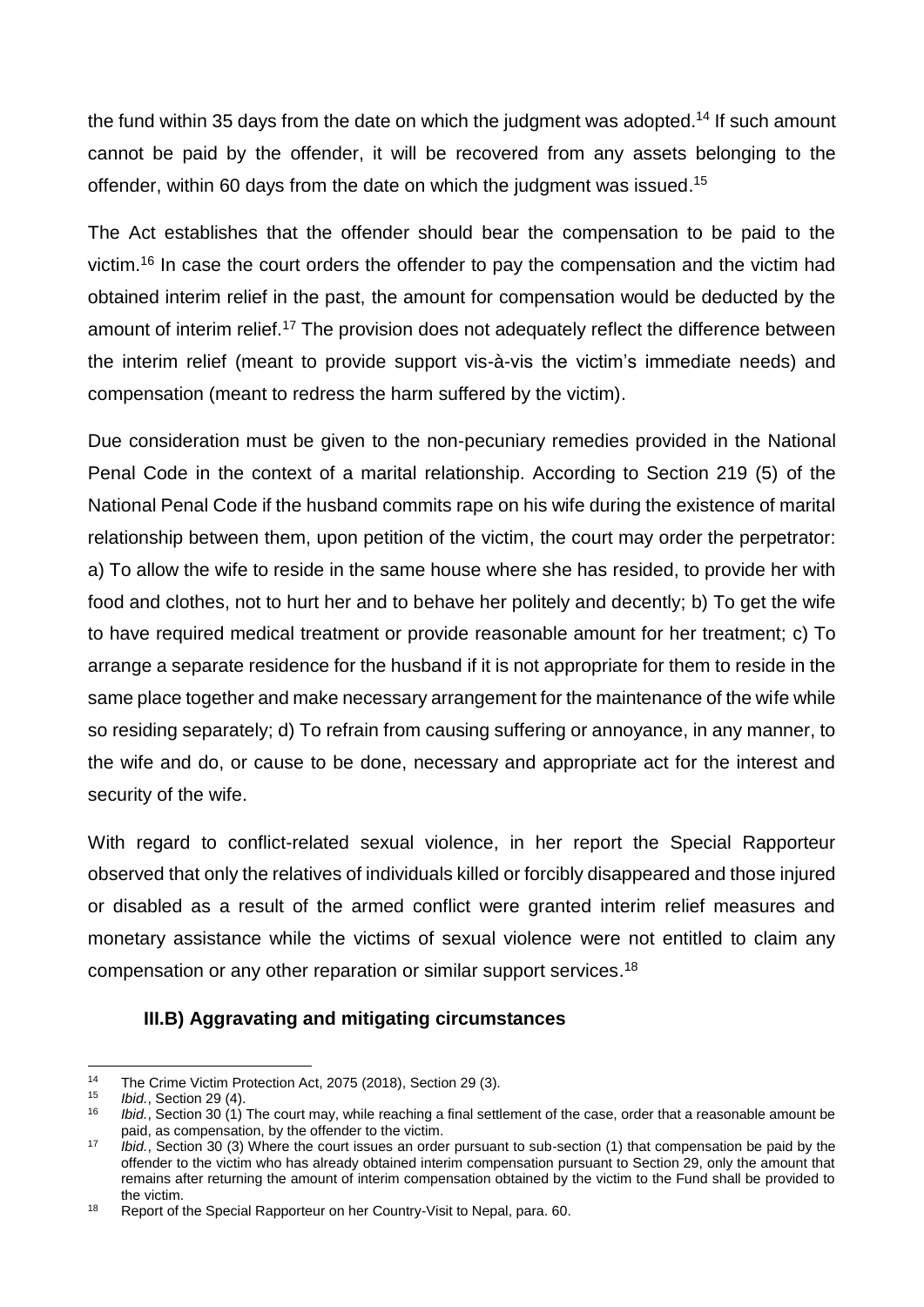### **8. Does the law foresee aggravating circumstances when sentencing rape cases? If so, what are they?**

YES. The National Penal Code establishes that a man who commits rape despite knowing that he has human immune deficiency virus (HIV positive) or a sexually transmissible disease shall be liable to the following additional sentence: (a) A sentence of imprisonment not exceeding 10 years and a fine not exceeding 100,000 Nepalese Rupees (approximately US\$ 900) as referred to in Section 105, which relates to the prohibition of transmitting human immuno-deficiency virus (HIV positive); (b) A sentence of imprisonment for a term not exceeding 3 years and a fine not exceeding 30,000 Nepalese Rupees (approximately US\$ 270) in the event of the commission of rape in spite of knowing that he has any other sexually transmitted disease.

Under Section 219 (7) of the National Penal Code there will be an additional sentence of imprisonment for a term not exceeding 5 years if the perpetrator commits rape with a gang on a woman; commits rape on a woman more than six-months pregnant; commits rape on a woman infirm or disabled or suffering from physical or mental illness; commits rape showing weapons.

The National Penal Code also stipulates that a man who commits rape on a woman when there is a prohibited relationship by consanguinity or affinity shall be liable to the sentence referred under Section 219, in addition to the sentence imposable for incest if he is liable to such sentence for incest.

In addition, Section 38 (u) of the National Penal Code also determines that if any offence committed was a crime against humanity it will be deemed an aggravating circumstance of that crime. However, the National Penal Code does not provide any further details and it is unclear if rape can be a considered a crime against humanity provided the international standards are fulfilled.

### **a. Is rape by more than one perpetrator an aggravating circumstance?**

YES, Section 219 (7) of the National Penal Code there will be an additional sentence of imprisonment for a term not exceeding 5 years if a man commits rape with a gang on a woman.

### **b. Is rape of a particularly vulnerable individual an aggravating circumstance, or the imbalance of power between alleged perpetrator**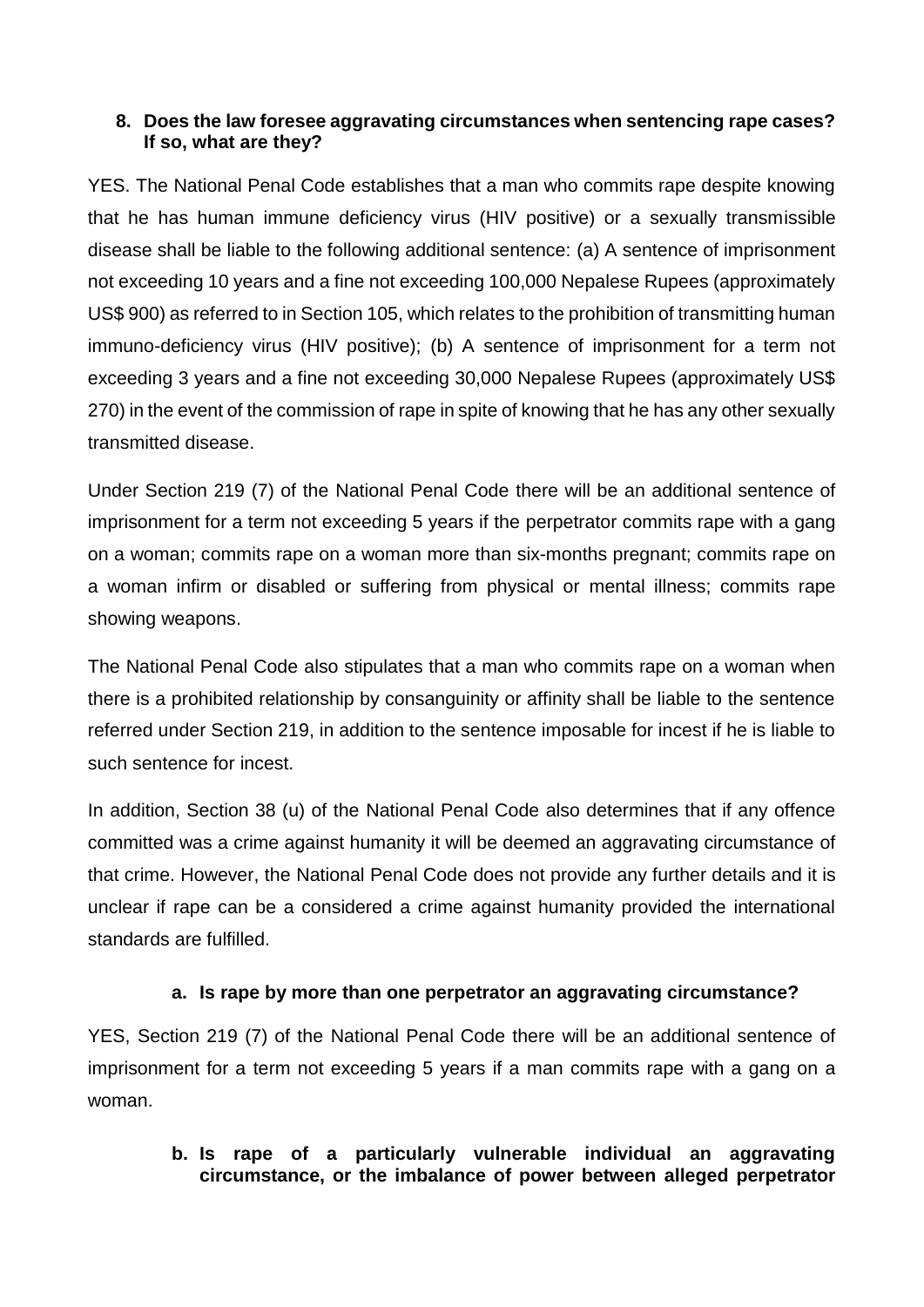### **and victims? (for example, doctor/patient; teacher/student; age difference)**

YES, pursuant to Section 219 (7) of the National Penal Code there will be an additional sentence of imprisonment for a term not exceeding 5 years if a man commits rape on a woman more than six-months pregnant; or commits rape on a woman infirm or disabled or suffering from physical or mental illness.

### **c. Is rape by spouse or intimate partner an aggravating circumstance?**

NO**,** it is actually the opposite. The National Penal Code states in the case of a husband raping his wife during the existence of marital relationship between them, he shall be liable to a sentence of imprisonment for a term not exceeding 5 years. For the purposes of this section, a marital relationship will not be considered if partition has been instituted upon making separation of board and bread; the wife has lived separately upon taking her partition share from the husband; divorce from the husband has been instituted.

Although the individual may be sentenced to **7-10 years for the crime of rape committed against a woman who is 18 or above 18 years of age, if there is a marital relationship this sentence is reduced to a term not exceeding 5 years**. The marital status of the perpetrator and victim of the crime should not attenuate the sentence.

**9. Does the law foresee mitigating circumstances for the purposes of punishment?** YES (see also the previous answer).

Pursuant to Section 39 of the National Penal Code, the following are mitigating circumstances:

a. The offender is below 18 years or above 75 years of age;

b. The offender had no intention to commit the offence;

c. The person against whom the offence was committed had, immediately before the commission of the offence, provoked or threatened the offender;

d. The offence was committed instantly as a retaliation against any grave offence committed against the offender or any of his or her close relatives;

e. The offender voluntarily confessed the offence or expressed a remorse therefore;

f. The offender surrendered himself or herself to the concerned authority;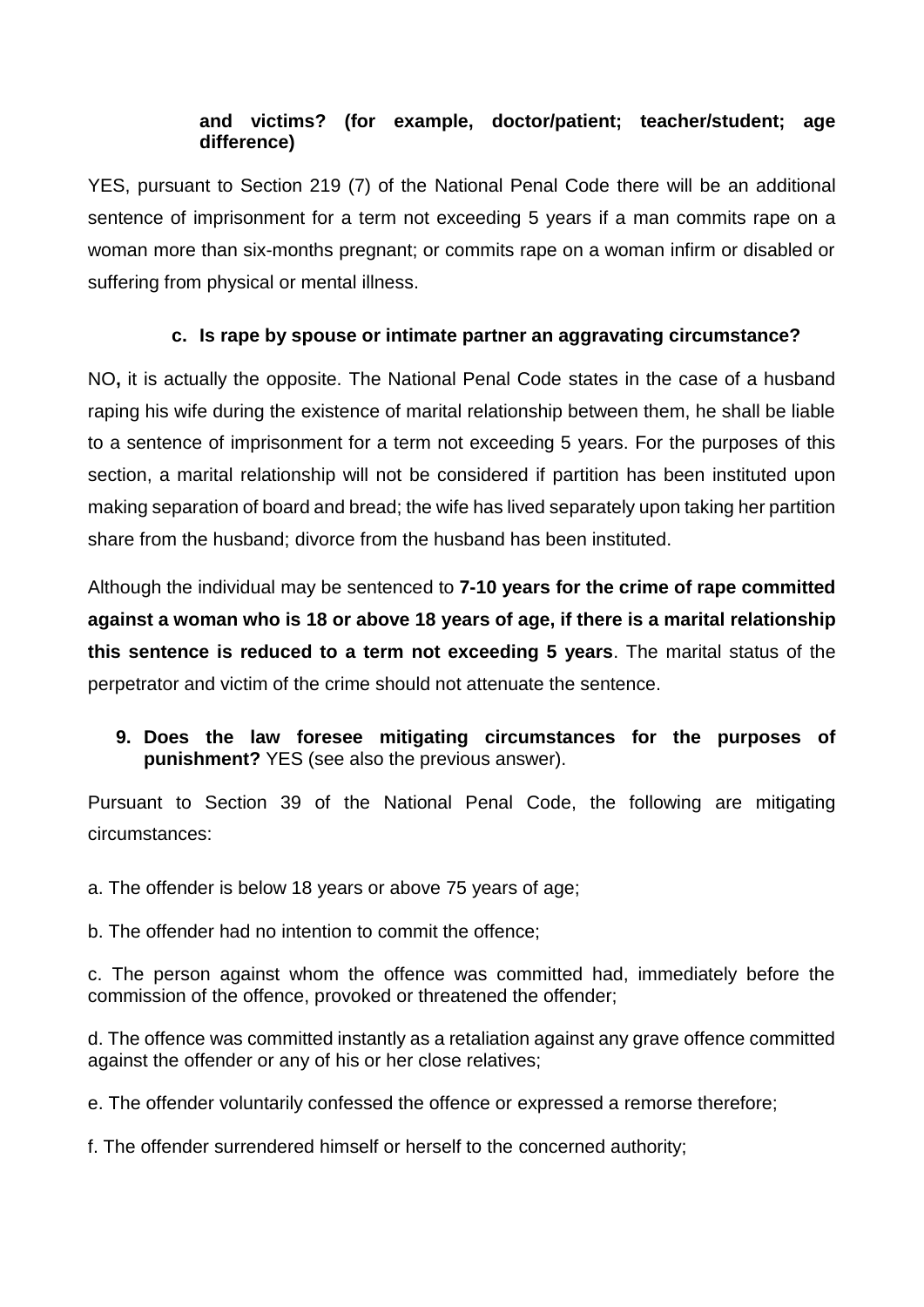g. The offender, having confessed the offence committed by him or her, has already provided or agreed to pay compensation to the victim;

h. The offender has diminished capacity because of physical, mental ability or disability;

i. The extent of loss or harm caused to the victim and the society is insignificant;

j. The offender rendered assistance in the judicial process by telling the truth to the court;

k. The offender has confessed the guilt and committed not to perpetrate any criminal offence in the future;

l. The offence was committed under others' instigation or pressure.

All of the conditions above apply to the offence of rape, except (b) and (l). In the crime is of strict liability like sexual relation with a minor, the criminal intention is not to be examined as per Section 29 of the Code.

Similarly, when rape is committed while the offender is under threat or upon others' instigation, it is still an offence as per Section 22 of the Code. In fact, the instigator is subjected to separate punishment,<sup>19</sup> equal to that of the offender, pursuant to Section 35(3) (a).

In addition, Section 33 of the National Criminal Procedure Code establishes that, if the accused of any offence assists the investigative authority in the course of conducting investigation into such offence, the authority may, in consideration for such assistance, recommend to the government attorney for a reduction of the sentence.

### **10.Is reconciliation between the victim and the perpetrator allowed as part of a legal response?** YES **If so, at what stage and what are the consequences? Regardless of the law, is reconciliation permitted in practice?** YES **and what is the practice in this regard?**

There is a **practice of reconciliation between victims and perpetrators, despite the fact that there is no legal provision regulating such reconciliation. The latter is actually obtained by putting the victims under threat and duress**. Pursuant to Section 114(5) of the National Criminal Procedure Code, the police must provide security to the victim if information is obtained that the victim is under undue coercion, threat or having adverse impact on the security of his/her body from the opponents. However, in practice, the police themselves are often part of arranging the reconciliation between the victim and the

**<sup>.</sup>** <sup>19</sup> National Penal (Code) Act, 2018, Section 35(2).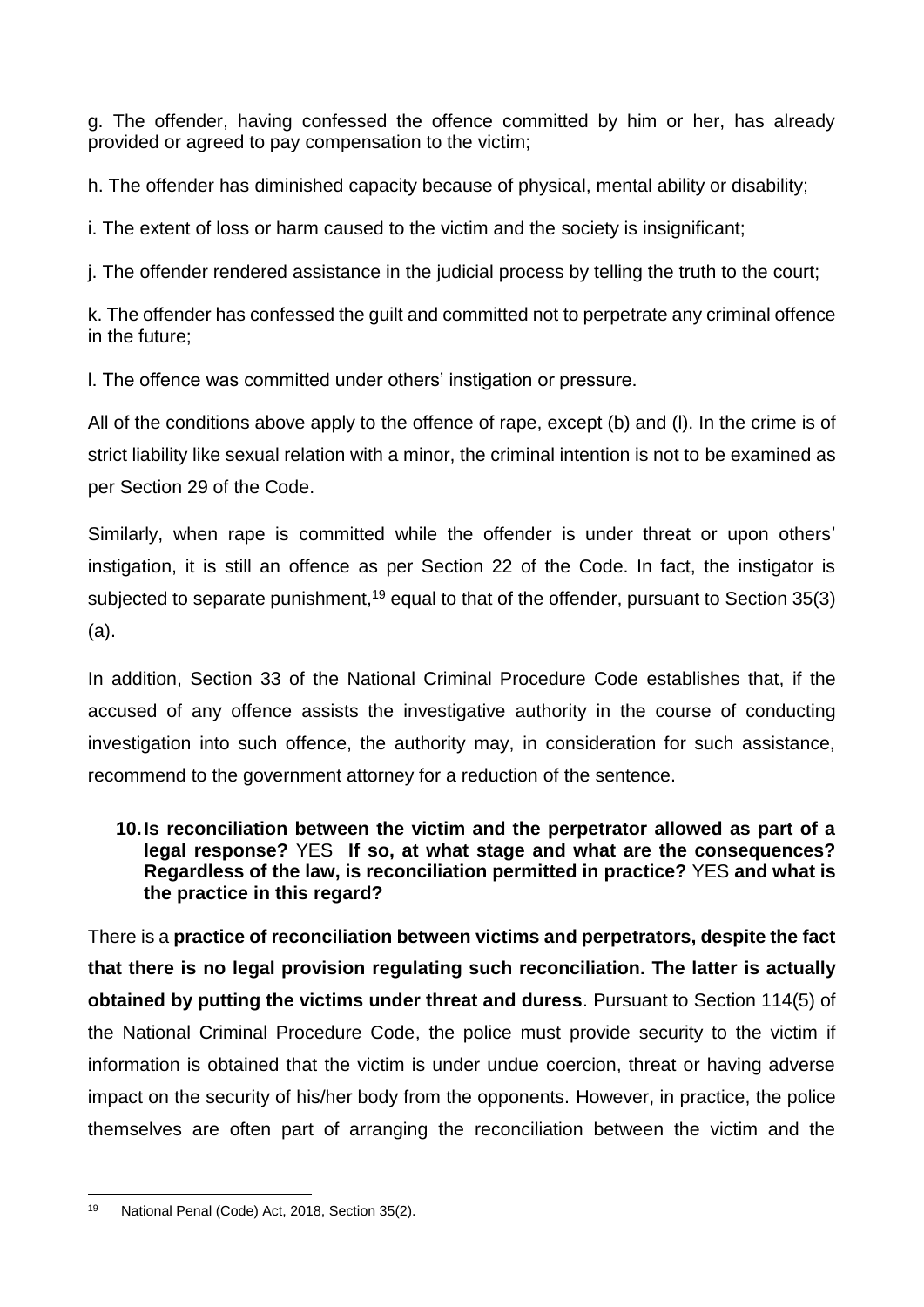perpetrator at the very beginning of the case, denying the registration of a formal complaint (after rejecting the registration of a First Information Report). 20

Notwithstanding, Section 120 of the National Criminal Procedure Code establishes that, if the parties to any case related to any offence under Schedule- $4<sup>21</sup>$  so agree or the court considers it appropriate to refer such case for mediation, the court may order to refer such case for mediation at any time and stage, asking the parties to choose the mediator and directly appointing the mediator if the parties fail to do so.

### **11.Is there any provision in the criminal code that allows for the non-prosecution of perpetrator?** NO.

- **a. if the perpetrator marries the victim of rape?** NO
- **b. if the perpetrator loses his "socially dangerous" character or reconciles with the victim?** NO

# **III.C) Prosecution**

# **12.Is rape reported to the police prosecuted ex officio (public prosecution)?** YES

In all the cases under the Schedule-1 of the National Criminal Procedure Code, the government of Nepal is the plaintiff.<sup>22</sup> Schedule-1, among others, includes Sections 219 (rape), 221 (sexual intercourse with detainee), 222 (sexual intercourse with person in one's protection or security), 223 (sexual intercourse with person in office or receiving service), 225 (child sexual abuse) and sub-section (3) of Section 226 (unnatural sexual intercourse with a child) of Chapter-18 of the National Penal Code.

# **13.Is rape reported to the police prosecuted ex parte (private prosecution)?**

NO

### **14.Are plea bargain or "friendly settlement" of a case allowed in cases of rape of women?**

NO

### **15.Are plea bargain or "friendly settlement" of a case allowed in cases of rape of children?**

 $N<sub>O</sub>$ 

 $20$ <sup>20</sup> *Ibid.*; The Himalayan Times, *Durbarmarg rape case: Probe Committee submits report, 3 police officers recommended for suspension,* 8 February 2018, available at [https://thehimalayantimes.com/kathmandu/durbarmarg-rape-case](https://thehimalayantimes.com/kathmandu/durbarmarg-rape-case-probe-committee-submits-report-3-police-officers-recommended-for-suspension/)[probe-committee-submits-report-3-police-officers-recommended-for-suspension/,](https://thehimalayantimes.com/kathmandu/durbarmarg-rape-case-probe-committee-submits-report-3-police-officers-recommended-for-suspension/) accessed on 27 April 2020.

<sup>&</sup>lt;sup>21</sup> Section 220 (Prohibition of incest), section 224 (Prohibition of sexual harassment) and section 226(Prohibition of unnatural sexual intercourse) of the National Penal (Code) Act comes under Schedule-4 of National Criminal Procedure (Code) Act.

<sup>&</sup>lt;sup>22</sup> National Criminal Procedure (Code) Act, 2017, Section 56.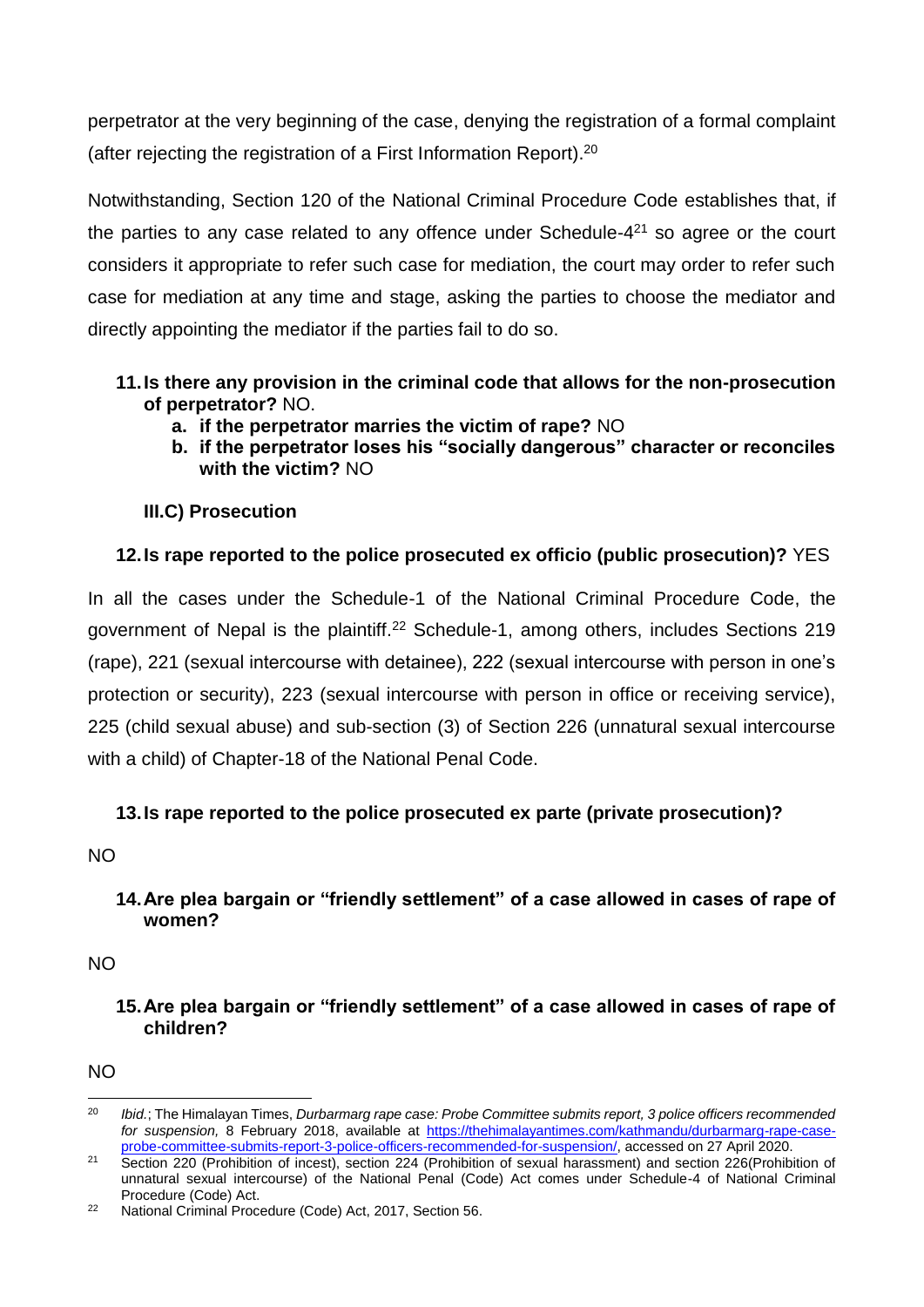### **16.Please provide information on the statute of limitations for prosecuting rape.**

Section 229 (1) of the National Penal Code confirms that there is no statute of limitation for making a complaint in relation to the case of any offence under Section 220 relating to the prohibition of incest. Although the National Penal Code recognizes that there should be no statute of limitation on the registration of the crime of incest, it refrains from extending this to rape and other forms of sexual violence.

The National Penal Code under Section 229 (2) provides that no complaint shall lie after the expiry of **one year** from the date of commission of any of the offences under Sections 219 (prohibition of committing rape), 221 (prohibition of sexual intercourse with a detainee), 222 (prohibition of sexual intercourse with person in one's own protection or security), 223 (prohibition of sexual intercourse with person in office or receiving professional service), 224 (prohibition of sexual harassment), 225 (prohibition of child sexual abuse) and sub-section (3) of Section 226 (prohibition of unnatural sexual intercourse against a child).

Additionally, no complaint shall lie after the expiry of three months from the date of knowledge of commission of any of the other offences under this Chapter, which are under Sections 226 (prohibition of unnatural sexual intercourse without consent) and 227 (prohibition of bestiality).

Section 229 (2) states that where the offence is committed against a person held in detention, taken into control, kidnapped or taken hostage, no complaint shall lie after the expiry of three months from the date of release from such detention, control, kidnapping or hostage-taking. This means that the limitation period does not begin from the date of commission of the offence or date of knowledge of commission, but rather the date of release. This is a relevant advancement as the victim who is taken into control, kidnapped or taken hostage would in most cases be prevented from filing a complaint. However, threemonth limitation period is a short time from the date of release of the victim and should be revised according to international law standards.

The National Penal Code increased the limitation period from six months to one year for someone to register any of the offences under Sections 219, 221, 222, 223, 224 and 225 and sub-section (2) of 226. Although this extension is noteworthy, it is still insufficient as most rape victims suffer fear, trauma, stigma, and other obstacles which prevent them from coming forward within a period short time.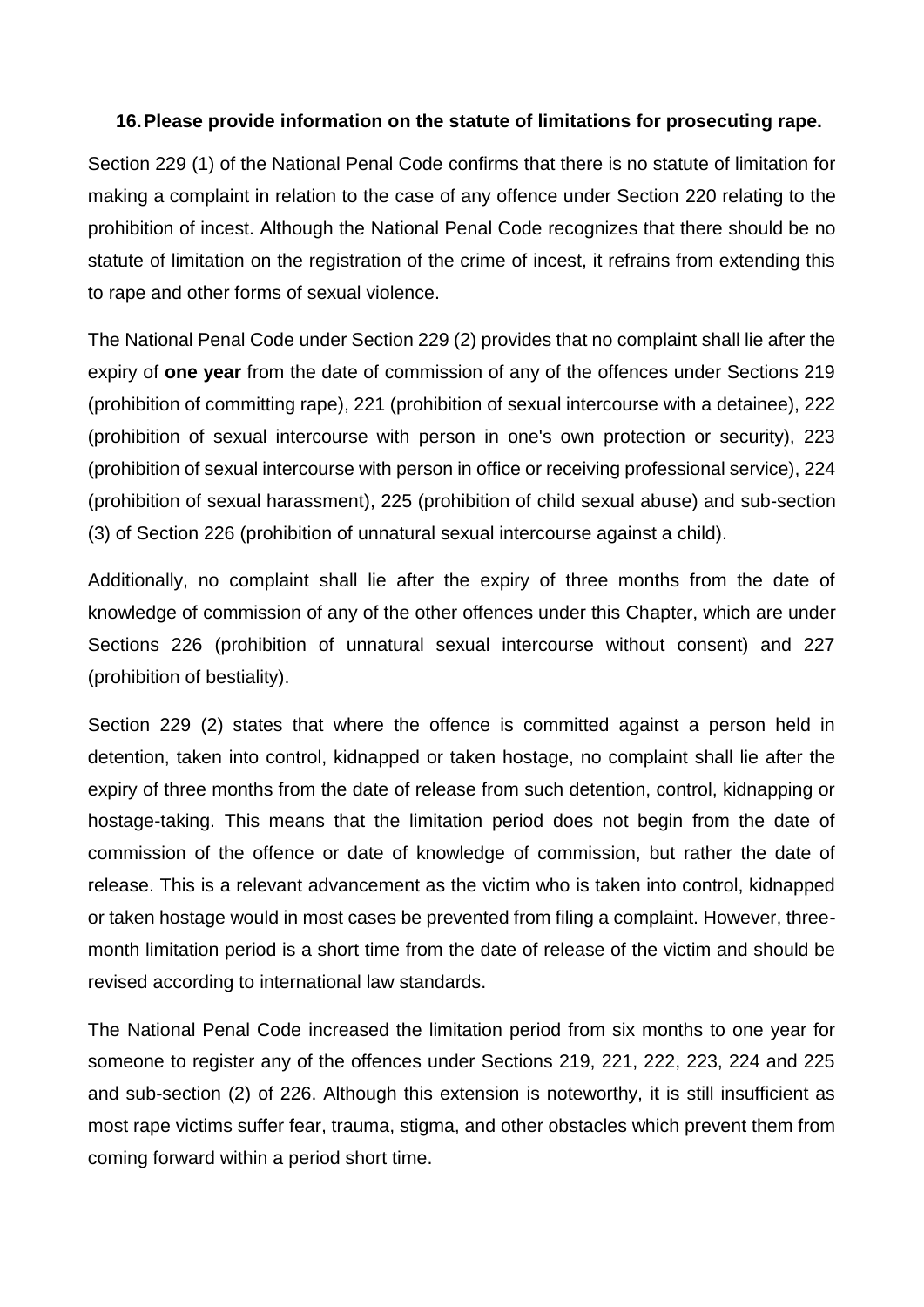Notably, the statute of limitation applicable to criminal proceedings concerning rape pursuant to the National Penal Code in force until 2018 was of 35 days. This was considered at odds with international standards. However, the Special Rapporteur, the CEDAW, and the Human Rights Committee already pointed out that **also one year is not in line with international law** and recommended a further amendment of the applicable legislation.<sup>23</sup> At the time of writing, these recommendations remain unimplemented.

### **17.Are there provisions allowing a child who was the victim of rape and to report it after reaching adulthood?** YES

Section 74 of the Act Relating to Children (2075) 2018, allows a child who was a victim of rape to report it after reaching adulthood. However, this provision comes with its own limitations. As per this section, in relation to any offence against a child including child sexual abuse, a case has to be filed as per the statute of limitation specified by the law. However, in cases where no complaint has been registered as per the statute of limitation, notwithstanding anything contained in the prevailing law, the statute of limitation for filing the case with respect to the offence against the child shall continue to exist until one year after such a child has attained the age of 18 years.

### **18.Are there mandatory requirements for proof of rape, such a medical evidence or the need for witnesses?** NO

If a police officer designated to collect proof and evidence pursuant to Section 8 of the National Criminal Procedure Code *thinks* (emphasis added) that, in view of the nature of the offence, evidence can be obtained if the examination of the blood, semen, hair or any other part of body of the concerned person or arms, thing or object, DNA or any other matter is conducted in order to find out the offender, he or she may request the examination of such blood, semen, hair or other part of body, arms, thing, object, DNA or any other physical evidence to be conducted by a government medical doctor or recognized laboratory.<sup>24</sup>

In the case of *Suman Pahari v. Government of Nepal,<sup>25</sup>* the Supreme Court of Nepal stated that, in a case of rape, the victim is the primary link to the offence and the medical report follows thereafter. The Supreme Court affirmed that, in a case of rape, the statement of the victim is an important evidence as the victim herself or himself (as the witness to the

 $23$ <sup>23</sup> Report of the Special Rapporteur on her Country-Visit to Nepal, para. 59; Committee on the Elimination of All Forms of Discrimination against Women, *Concluding Observations on Nepal*, UN Doc. CEDAW/C/NPL/CO/6 of 16 March 2018, paras. 22-23; and Human Rights Committee, Case *Fulmati Nyaya* v. *Nepal*, Views of 18 March 2019, para. 7.9.

<sup>&</sup>lt;sup>24</sup> National Criminal Procedure Code, Section 21.<br><sup>25</sup> Suprama Court of Napal, Suman Pabari v. Napa

<sup>25</sup> Supreme Court of Nepal, *Suman Pahari v. Nepal Government,* NKP 2074 (BS), Decision No. 9801, 1 February 2017.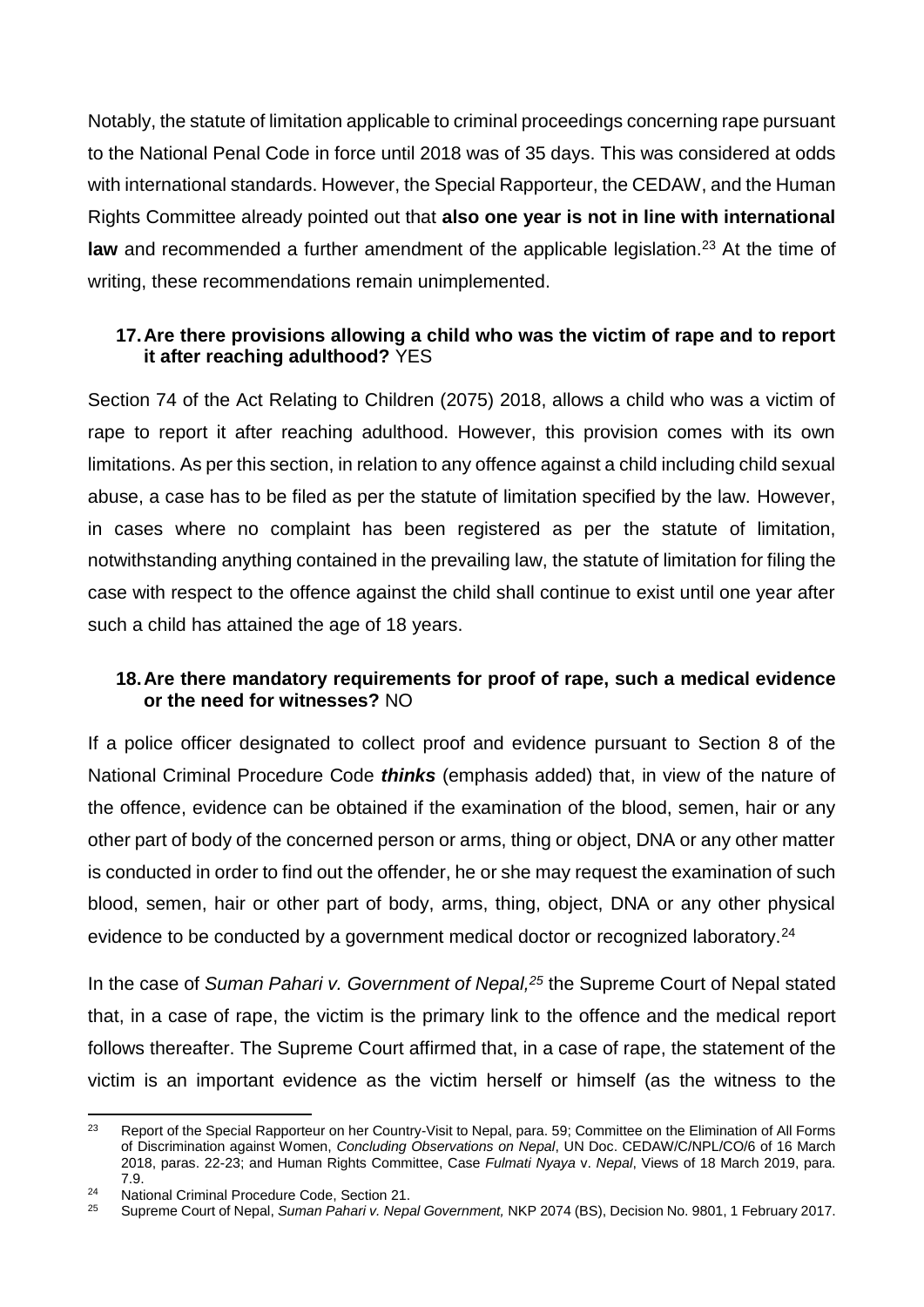incident). The Supreme Court reiterated this stance in the case of *Surendra B.K. v. Government of Nepall.<sup>26</sup>* The Supreme Court held that the offence of rape is surreptitious and therefore a witness is generally not available in such offence. The victim is the primary evidence in the crime of rape and the claim of the victim should be established by medical examination. However, in other cases the Supreme Court acknowledged that the medical examination may not show that there has been an intercourse between the offender and the victim e.g. in case the medical examination performed much later than the incident.<sup>27</sup>

### **19.Are there rape shield provisions aimed at preventing judges and defense lawyers from exposing a woman's sexual history during trial?**

NO

### **20.Are there procedural criminal law provisions aimed to avoid re-victimizations during the prosecution and court hearings?**

Section 6 of the Crime Victim Protection Act, 2075 (2018) guarantees the right to privacy of a victim of rape, incest and sexual harassment, among others, in the course of the investigation, inquiry, prosecution and court proceedings. This provision bars anyone from disclosing the identity of the victim in any manner. Further, in sub section (3), it states that where it is required to take statement or deposition of the victim, it can be done as follows:

- 1. By presenting the victim, without disclosing his or her identity;
- 2. By making victim change his or her actual voice;
- 3. By using the audio-visual dialogue technology in such a way that the accused cannot see and hear;
- 4. By making provision so that the accused cannot see or hear or can only hear.

Furthermore, Section 14 of the Act requires that a separate chamber is provided to the victim so that she or he can stay separate from the accused, from any person related to the accused or from witnesses presented by the accused. In case a separate chamber cannot be provided, the court must arrange for the safety and interest of the victim. Section 10 of the Act provides that the victims shall have the right to be safe from the attack, damage, fears. Intimidation or threats likely to be made or exerted by the suspect, accused, offender

<sup>26</sup> <sup>26</sup> Supreme Court of Nepal, *Surendra B.K. v. Government of Nepal,* NKP 2075 (BS), Decision No. 10152, 21 May 2017. <sup>27</sup> Supreme Court of Nepal, *Teen (Pseudonym) v. Government of Nepal,* NKP 2074 (BS), Decision No. 9811, 23 November 2016.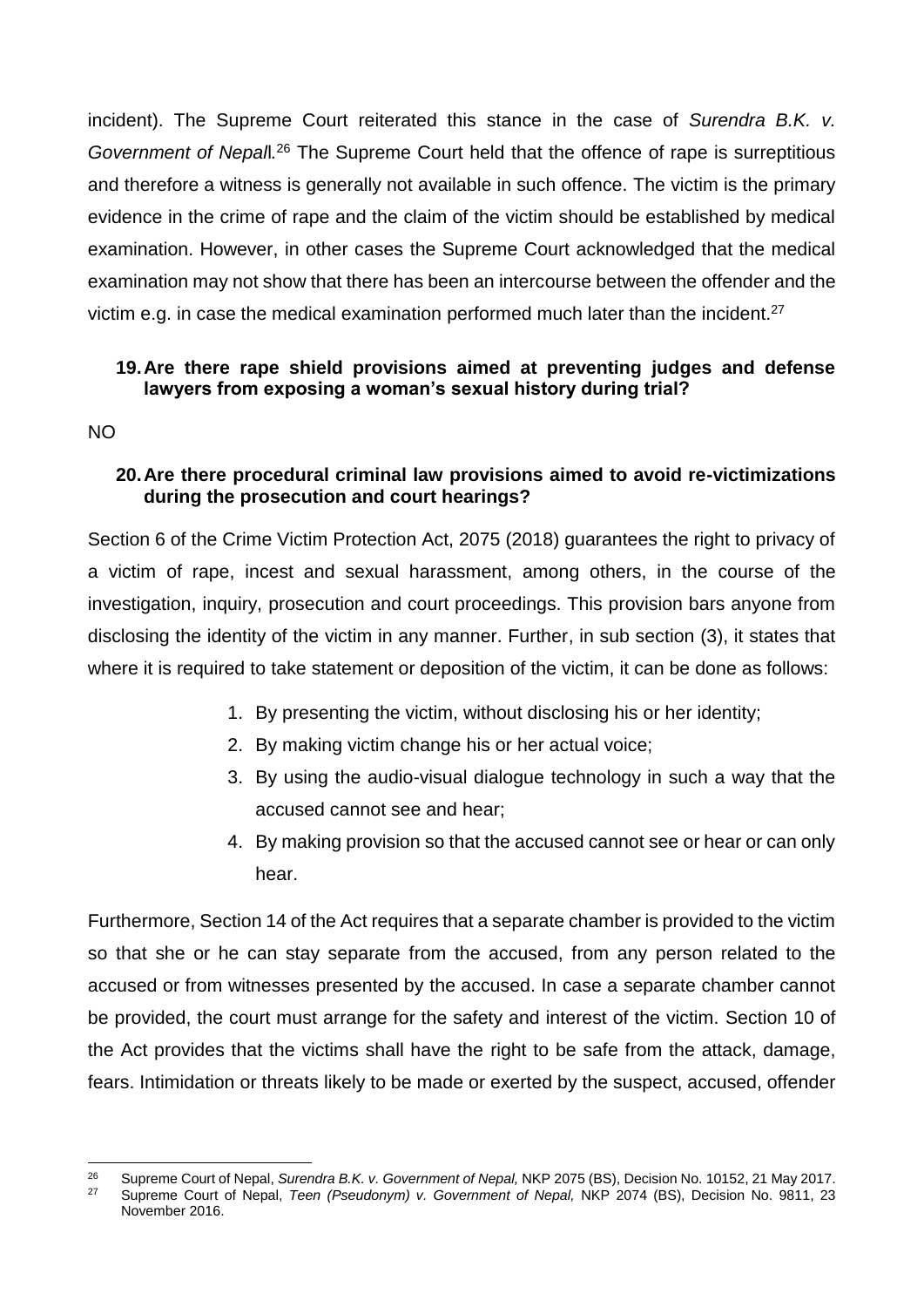or person related to him or her or the witness of the accused against the victim or close relative of the victim and person dependent on the victim.

Similarly, Section 114 of the National Criminal Procedure Code provides for the security of the victim if information is obtained that such person is under undue coercion, threat or having adverse impact on the security of his or her body from the opponent as being the witness thereof. Section 16 (6) of the National Criminal Procedure Code also allows the examination of witness through video conferencing. Furthermore, Section 129 of the National Criminal Procedure Code has the provision of in camera trial proceedings for the offences of rape, incest, sexual violence, violence against women, etc.

### **III.D) War and/or conflict**

### **21.Is rape criminalized as a war crime or crime against humanity?**

NO

#### **22.Is there a statute of limitations for prosecuting rape in war or in conflict contexts?** YES

As explained above (see answer to question No. 16), the applicable statute of limitations to criminal proceedings concerning rape committed during the armed conflict was 35 days, thus being blatantly at odds with international law.

### **23.Is there explicit provisions excluding statutes of limitation for rape committed during war and armed conflict?**

NO, see above the answers to questions No. 16 and 22.

### **24.Has the Rome Statute of the International Criminal Court (ICC) been ratified?**

NO

### **III.E) Data**

### **25.Please provide data on the number of cases of rape that were reported, prosecuted and sanctioned, for the past two to five years.**

According to the Women's Rehabilitation Center, violence against women and incidents of rape increased from 68 in 2017 to 120 in 2018, while sexual abuse increased from 18 in 2017 to 37 in 2018.<sup>28</sup> According to the Nepal Police Data on Violence against Women, 2,230

 $28$ In a report published by the Women's Rehabilitation Centre (WOREC) in Nepali, covering the period from 17 July 2018 to 16 July 2019, there were 143 cases of rape and 18 cases of attempted rape. WOREC, Anweshi 2076 (2019), p. 14.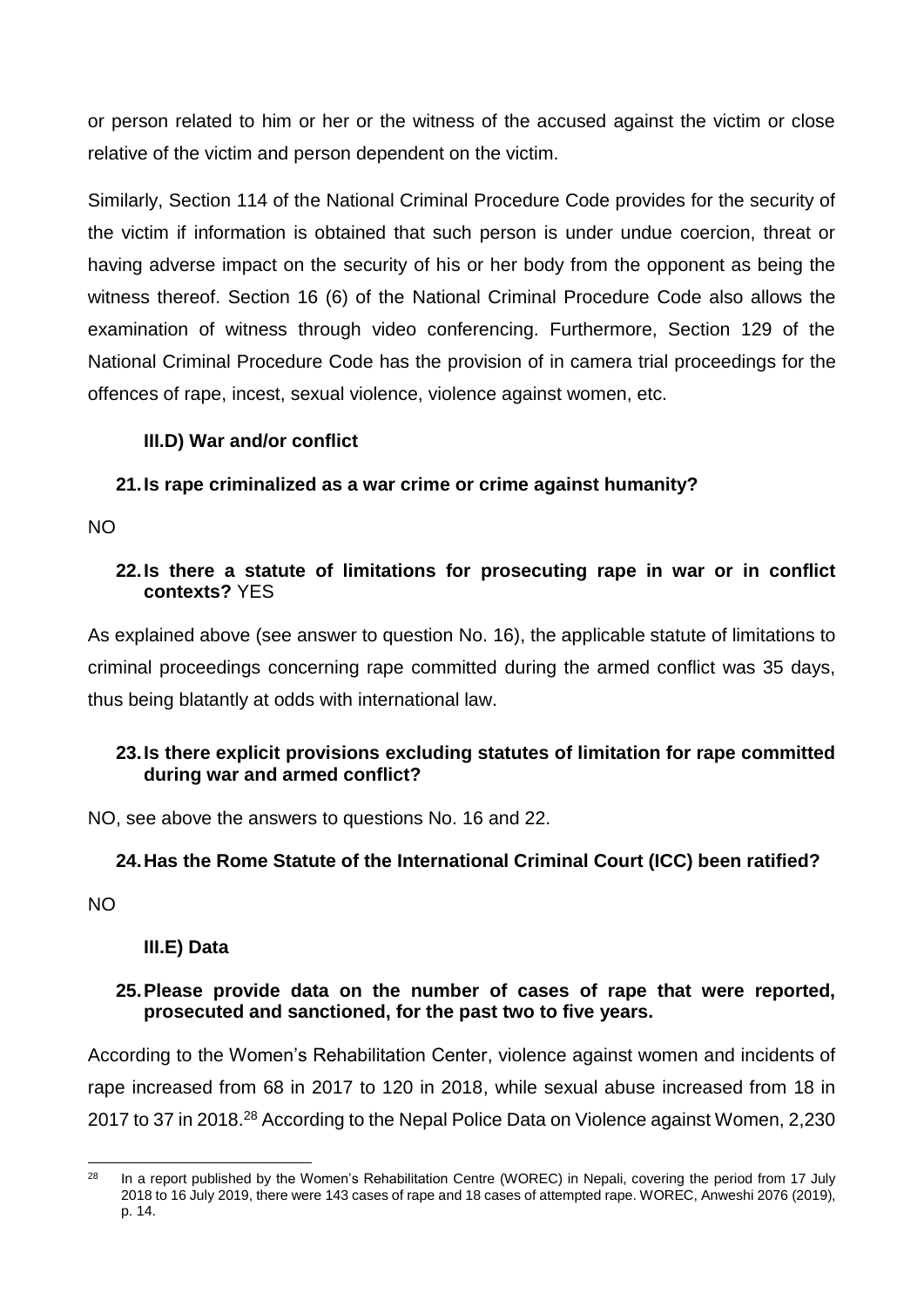crimes of rape against women and children were registered in 2018 compared to 1,480 in 2017.<sup>29</sup> The rising statistics demonstrate the need to further consider the remedies and reparations provided for the victims of rape and other forms of sexual violence.

### **III.F) Other**

### **26.Please explain any particular and additional barriers to the reporting and prosecution of rape and to the accountability of perpetrators in your legal and social context not covered by the above.**

Additional existing barriers in the Nepali context are mentioned below:

### **a) Ineffective Investigation of Rape Cases**

In the past, investigations by the Nepal Police has been questioned seriously. Dr. Harihar Wasti, a Nepalese forensic expert, stated that, when a crime is detected, the **medical officers of the nearest hospital, and not experts, perform the tasks concerned on the crime scene**. He added that different reports were produced by different hospitals on the same case of sexual offence. $30$  Such discrepancies must be addressed as they hinder investigations on cases of rape.

### **b) Inadequate Victim Protection Mechanisms**

The Ministry of Health and Population set up 18 hospitals based One Stop Crisis Management Centre with the aim of providing all care (treatment of injuries, help in rehabilitation, provide psychosocial counselling, provide legal advice and protection) under one roof. However, **these centres are not present in all districts of Nepal and many of the existing centres are understaffed and lack the necessary infrastructure**. <sup>31</sup> Without adequate protection mechanisms and comprehensive support, victims have difficulties in accessing justice.

 $\overline{a}$  $29$  The Fiscal Year 074/075 was between 16 July 2017 to 16 July 2018 and the Fiscal year 075/076 was between 17 July 2018 to 16 July 2019. See [https://cid.nepalpolice.gov.np/index.php/cid-wings/women-children-service](https://cid.nepalpolice.gov.np/index.php/cid-wings/women-children-service-directorate)[directorate](https://cid.nepalpolice.gov.np/index.php/cid-wings/women-children-service-directorate).

<sup>30</sup> My Republica, Thira L Bhusal & Mahabir Paudyal, Published 4 October 2018, *Many rape victims in Nepal are deprived of justice due to flawed investigation process*, accessed from [https://myrepublica.nagariknetwork.com/news/many](https://myrepublica.nagariknetwork.com/news/many-rape-victims-in-nepal-are-deprived-of-justice-due-to-flawed-investigation-process/)[rape-victims-in-nepal-are-deprived-of-justice-due-to-flawed-investigation-process/.](https://myrepublica.nagariknetwork.com/news/many-rape-victims-in-nepal-are-deprived-of-justice-due-to-flawed-investigation-process/)

<sup>&</sup>lt;sup>31</sup> INHURED International, Promoting Gender Equality And Social Inclusion: Nepal's Commitments And Obligations, October 2018, p. 18&87, available at <u>https://think-</u> [asia.org/handle/11540/8981?fbclid=IwAR3eqYjrENdO\\_asc0SU1kS1k7K1Y23i3HgrGAGerMc3gksKpIkiiKEw9Jss;](https://think-asia.org/handle/11540/8981?fbclid=IwAR3eqYjrENdO_asc0SU1kS1k7K1Y23i3HgrGAGerMc3gksKpIkiiKEw9Jss) The Kathmandu Post, Lumbini Provincial Hospital's One-stop Crisis Management Centre is crippled by lack of infrastructure and staff, published 2 May 2020, available at [https://kathmandupost.com/province-no-](https://kathmandupost.com/province-no-5/2020/02/16/lumbini-provincial-hospital-s-one-stop-crisis-management-centre-is-crippled-by-lack-of-infrastructure-and-staff)[5/2020/02/16/lumbini-provincial-hospital-s-one-stop-crisis-management-centre-is-crippled-by-lack-of-infrastructure](https://kathmandupost.com/province-no-5/2020/02/16/lumbini-provincial-hospital-s-one-stop-crisis-management-centre-is-crippled-by-lack-of-infrastructure-and-staff)[and-staff.](https://kathmandupost.com/province-no-5/2020/02/16/lumbini-provincial-hospital-s-one-stop-crisis-management-centre-is-crippled-by-lack-of-infrastructure-and-staff)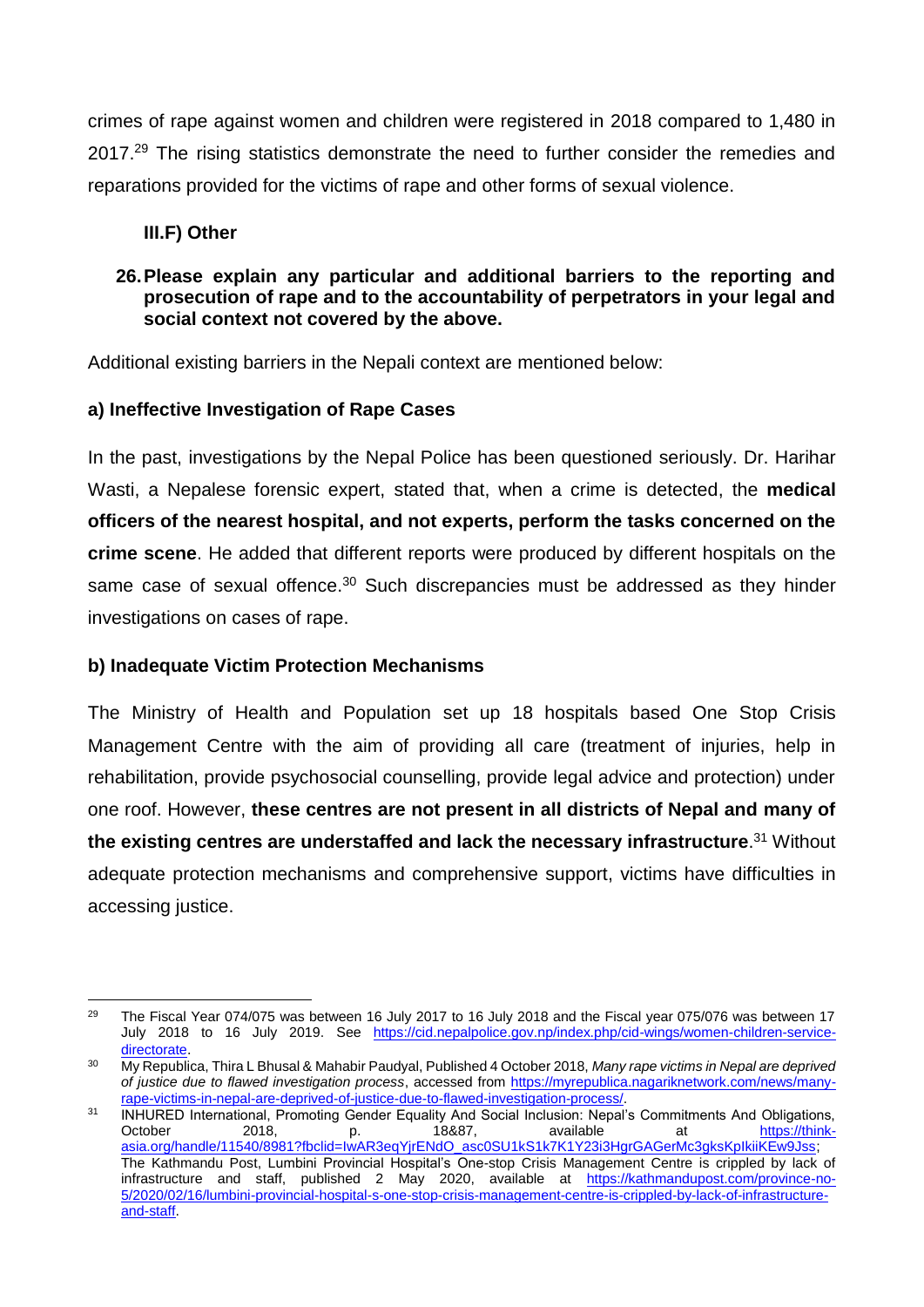#### **IV. Conclusions**

In the light of the information provided above, **Nepal must amend without any further delay the legislation concerning rape and other forms of sexual violence, both during the conflict and in peacetime, as well as the relevant framework on transitional justice**. In particular, Nepal shall ensure that:

- the definition of rape in the National Penal Code is amended so that it becomes genderneutral, covers all forms of penetration, and carries sanctions that are commensurate to the gravity of the crime.

- the sanctions foreseen for sexual offences other than rape are adequate and proportionate to the extreme seriousness of the crimes at stake.

- the marital status of the perpetrator of rape does not attenuate the sentence.

- victims of rape and other forms of sexual violence obtain integral reparation for the harm suffered, including adequate compensation, as well as restitution, rehabilitation, satisfaction and guarantees of non-repetition. In this regard, it is crucial to guarantee that when compensation is awarded at the end of criminal proceedings, if the perpetrator is unable to pay for it, based on subsidiary liability, the State will cover the payment of the amount due.

- the Victims Trust Fund obtains adequate financial, human and technical resources.

- victims of rape and other forms of sexual violence during the conflict obtain without delay reparation for the harm suffered, which cannot be limited to interim relief. In this regard, civil claims for non-pecuniary damage related to crimes under international law and, in particular, torture and conflict-related sexual violence, are not subjected to any statute of limitations.

- criminal proceedings concerning rape and other forms of sexual violence are not subjected to any statute of limitations.

- law enforcement personnel, public officials and the judiciary refrain from practices aimed at automatically favouring reconciliation between victims and perpetrators of rape and other forms of sexual violence. Provisions that guarantee that victims are not subjected to threats or harassment in this regard must be adopted, as well as concrete measures to avoid any such instance and to prosecute and sanction those responsible.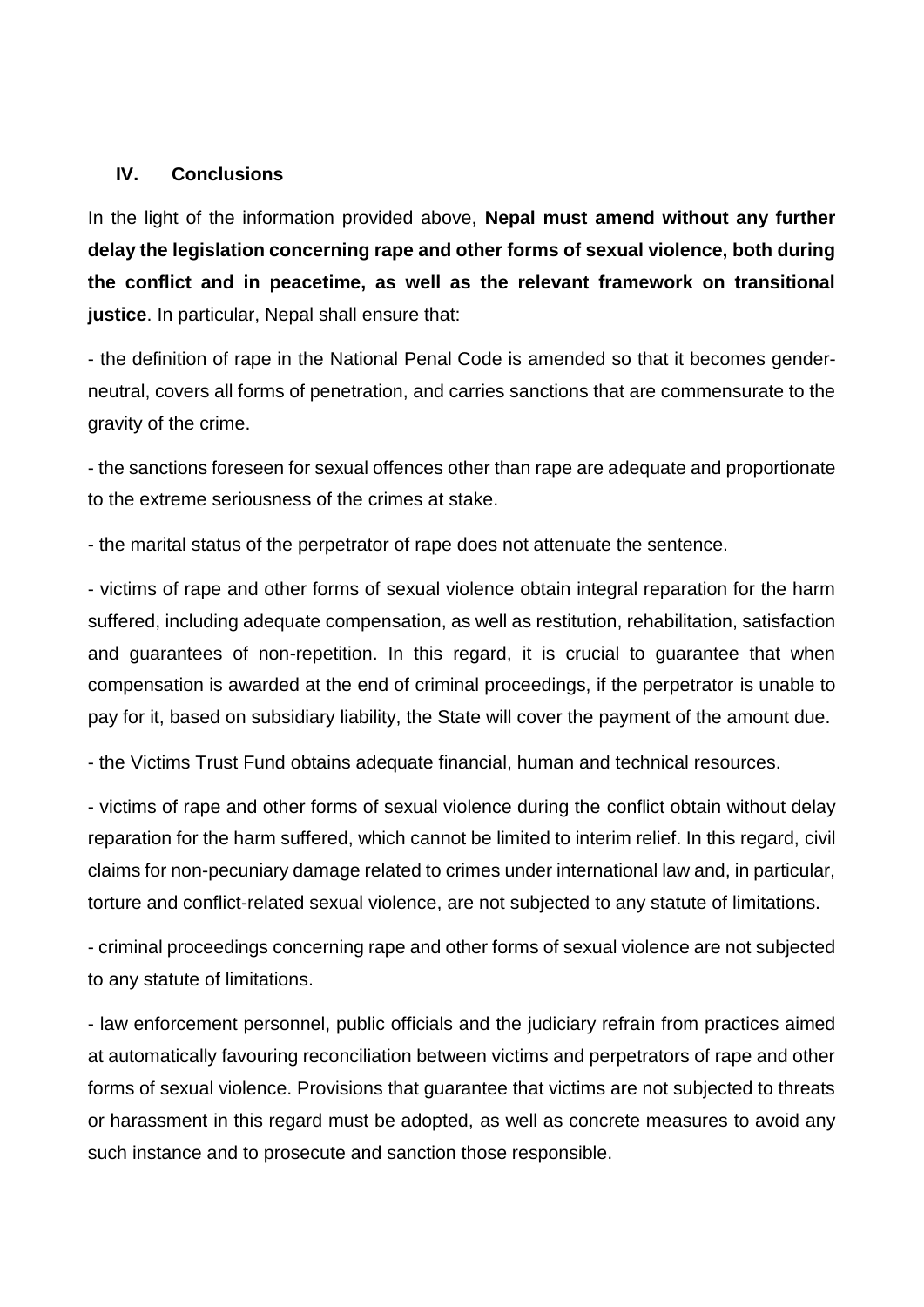- amend the applicable legislation so as to introduce shield provisions aimed at preventing judges and defence lawyers from exposing a woman's sexual history during trial.

- codify war crimes and crimes against humanity, including rape, pursuant to the applicable international standards, guaranteeing that none of these is subjected to any statute of limitations.

- ensure that crime scene investigation is performed by experts adequately trained to carry out the task in accordance with international standards.

- ensure that centres to provide comprehensive support and care (including treatment of injuries, help in rehabilitation, provide psychosocial counselling, provide legal advice and protection) to victims of rape or other forms of sexual violence are established across the country and receive adequate financial, human and technical resources.

- the amendment of the TRC Act pursuant to the rulings of the Supreme Court of Nepal, ensuring its consistency with international standards. The amendment must reflect the demands of the victims and their representative organisations. In particular, it must guarantee that: a) neither of the commissions has the power to recommend amnesties or similar measures that might have the effect of exempting from any criminal proceedings or sanctions persons accused of crimes under international law and gross human rights violations, including rape and other forms of sexual violence; b) governmental authorities have no margin of discretion to decide criminal prosecution of those accused of crimes under international law and gross human rights violations; c) if a process of reconciliation between the perpetrator and victims is undertaken, this is done only with the free, genuine and informed consent of the victim; d) a comprehensive programme of witness protection is set up and adequate resources are allocated for such purpose; and e) the TRC Act adequately distinguishes between interim relief and reparation and the latter encompasses compensation, restitution, rehabilitation, satisfaction, and guarantees of non-repetition.

- the amended transitional justice legislation specifies the composition and precise competence of the Special Court, as well as its relationship with other domestic courts and the Office of the Attorney General. Cases already *sub-judice* shall not be attracted by the Special Court.

- the selection and appointment process of the commissioners is fully transparent and consultative. Independence and impartiality of the commissioners must be ensured. Commissions must be guaranteed enough financial, technical, and human resources to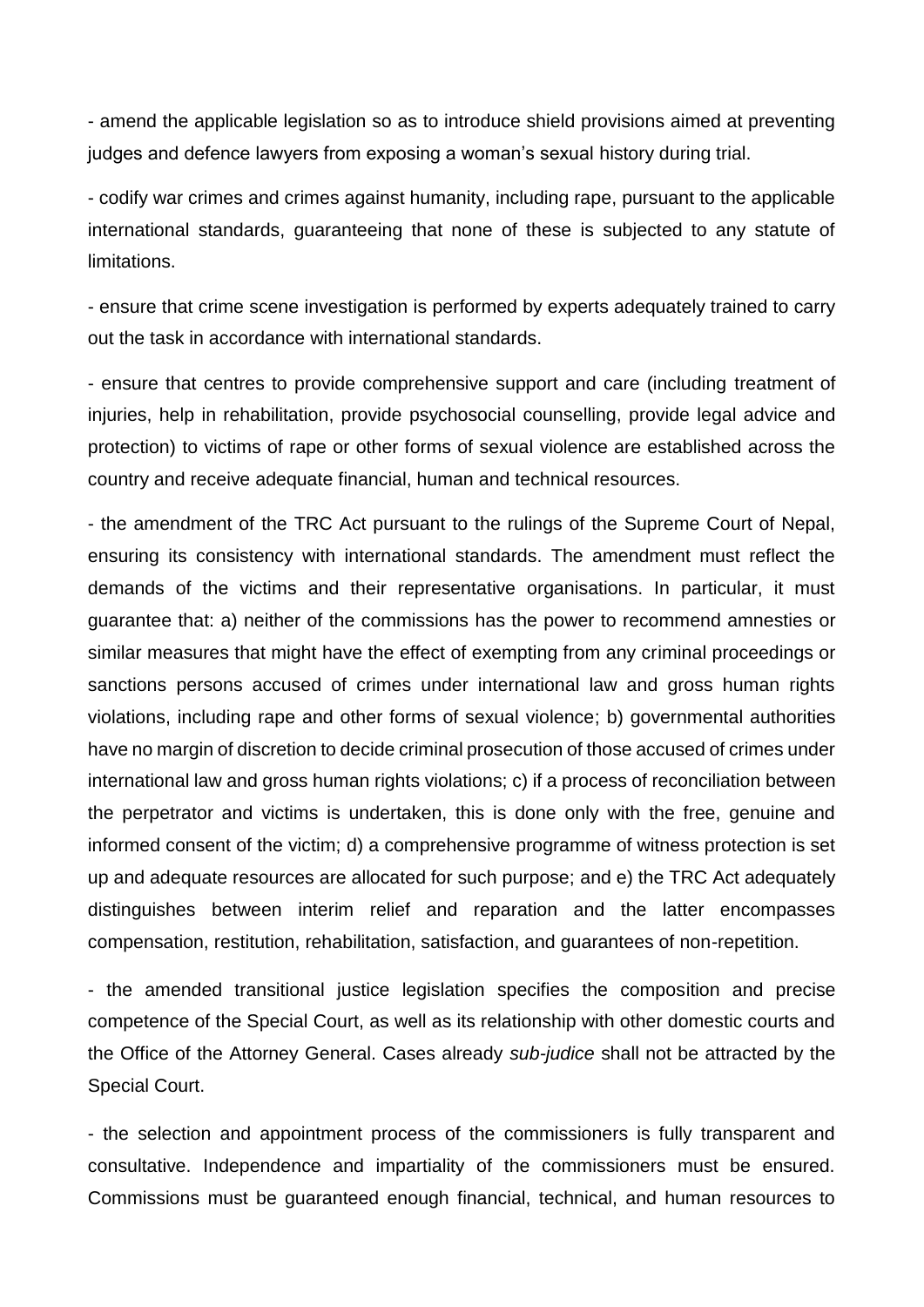carry out their respective mandate in the long term and must be enabled to self-regulate their resources, without being made dependent on the decisions of political actors.

It is essential that the legislative reforms and the policies adopted are accompanied by **awareness raising** and **programmes aimed at eradicating gender-stereotypes and promoting regular capacity-building and trainings for judges, lawyers, law enforcement officers and medical personnel in understanding crimes of rape and other sexual offences in a gender-sensitive manner**.